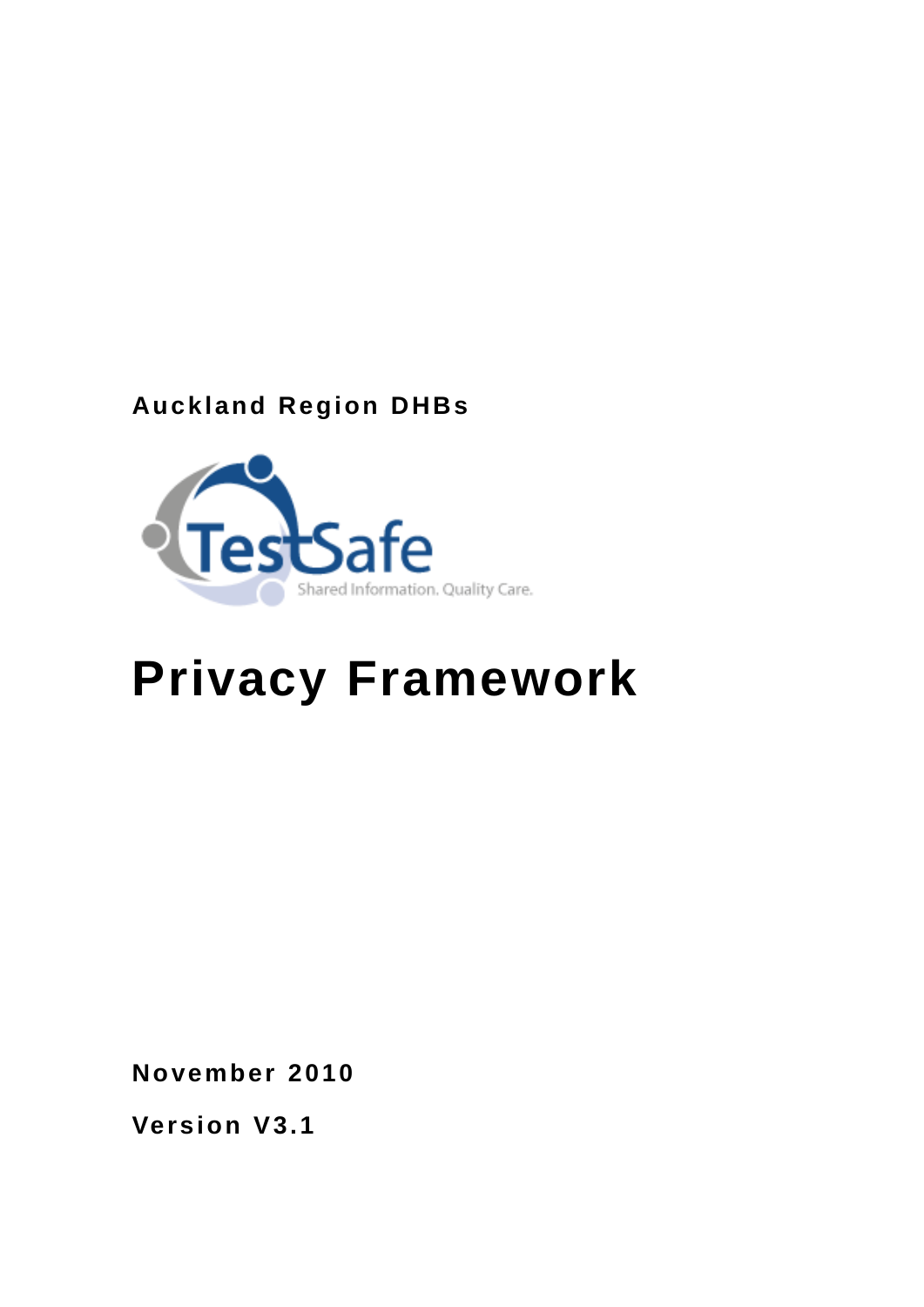# <span id="page-1-0"></span>**About This Document**

#### **Purpose**

This document defines the agreed approach to implementing Privacy Policy in the context of the TestSafe information service.

#### **Intended Audience**

The intended audience for this document is any TestSafe stakeholder.

#### **Document Status**

| <b>Version:</b>    | Version 3.1   |
|--------------------|---------------|
| <b>Issue date:</b> | November 2010 |
| <b>Status:</b>     | Release       |

#### **Document History**

| Date      | <b>Status</b> | Ver-<br>sion | <b>Description of changes</b>                                                                                                                                                                                       |  |
|-----------|---------------|--------------|---------------------------------------------------------------------------------------------------------------------------------------------------------------------------------------------------------------------|--|
| 22 Mar 05 | Draft         | 1.5          | Reflect integration of Implementation Options document for initial<br>distribution.                                                                                                                                 |  |
| 29 Mar 05 | Draft         | 1.6          | Final release for internal project discussion                                                                                                                                                                       |  |
| 5 Apr 05  | Release       | 1.7          | Release for stakeholder review.                                                                                                                                                                                     |  |
| 3 Jun 05  | Final         | 1.8          | Final release following Steering Group decisions on implementation<br>options.                                                                                                                                      |  |
| 22 Aug 05 | Final         | 1.9          | Updated to reflect communications procedures agreed / governance<br>approach.                                                                                                                                       |  |
| 17 Nov 05 | Final         | 1.10         | Updated to reflect Regional Privacy Advisory Group feedback                                                                                                                                                         |  |
| 8 Dec 05  | Release       | 2.1          | Updated to reflect discussions on who should provide administration<br>and governance of the RRR.                                                                                                                   |  |
| 18 Apr 06 | Release       | 2.2          | Update to reflect input from Medical Protection Society regarding GP<br>communications and agreements concerning the Governance Group.<br>Change name from RRR to TestSafe in line with communications<br>strategy. |  |
| 8 Dec 06  | Release       | 2.3          | Update to reflect the confirmed governance structure involving RPAG<br>and the newly formed<br>Regional IS Group (RISG).                                                                                            |  |
| 20 Jun 08 | Release       | 2.4          | Update to include aspects of GP Practice Audit Guideline, summarising<br>the GP access approach.                                                                                                                    |  |
| 13 Oct 10 | <b>Draft</b>  | 3.0          | Incorporate linkage to RISG TestSafe Policy and TestSafe Auditor's<br>Manual. Remove references to Laboratory specifically to allow for<br>Community Dispensing and other data types.                               |  |
| 17 Nov 10 | Release       | 3.1          | Incorporate feedback from presentation to October RISG, specifically,<br>updates to Governance model and National Health IT Plan references.                                                                        |  |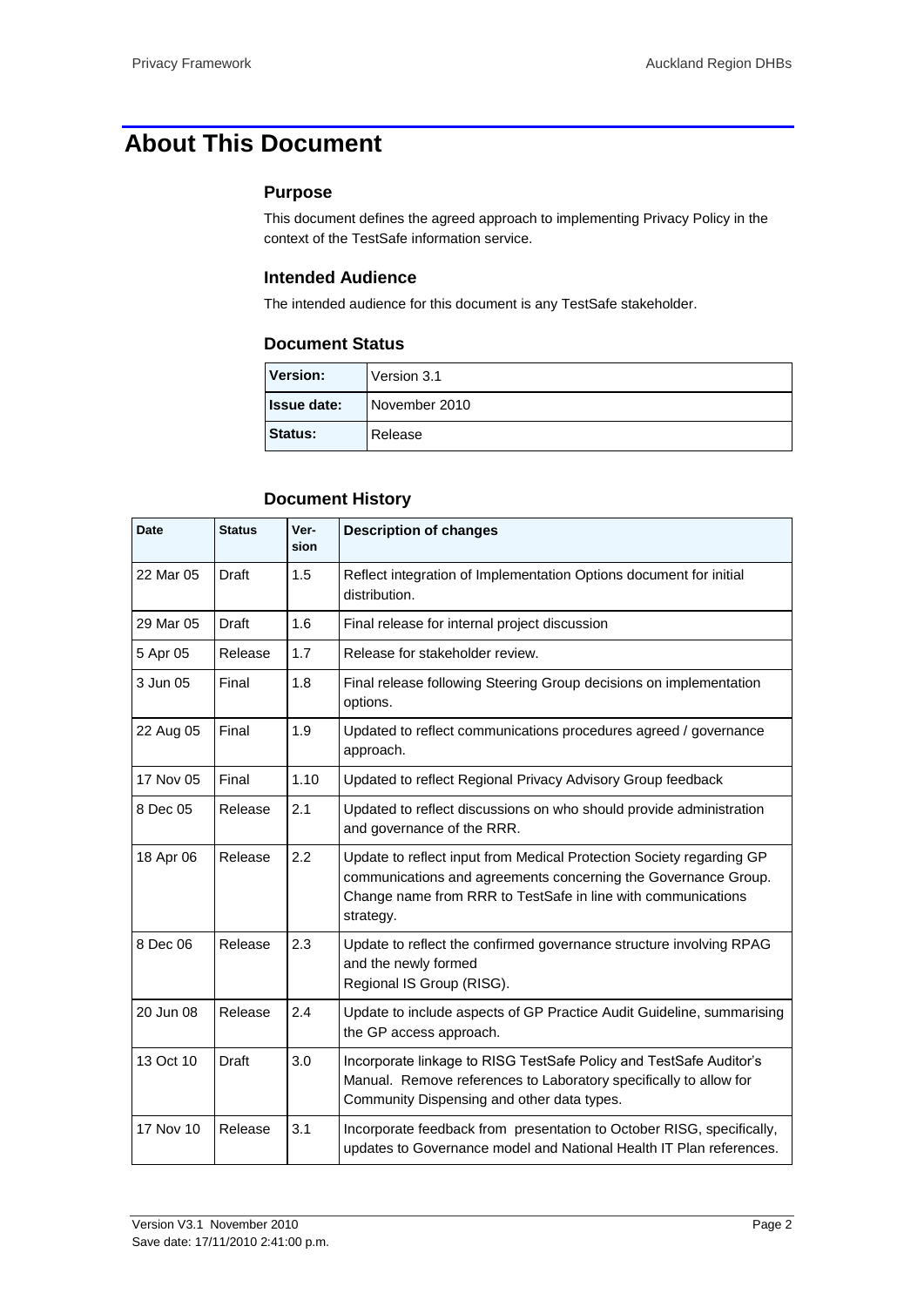# **Table of Contents**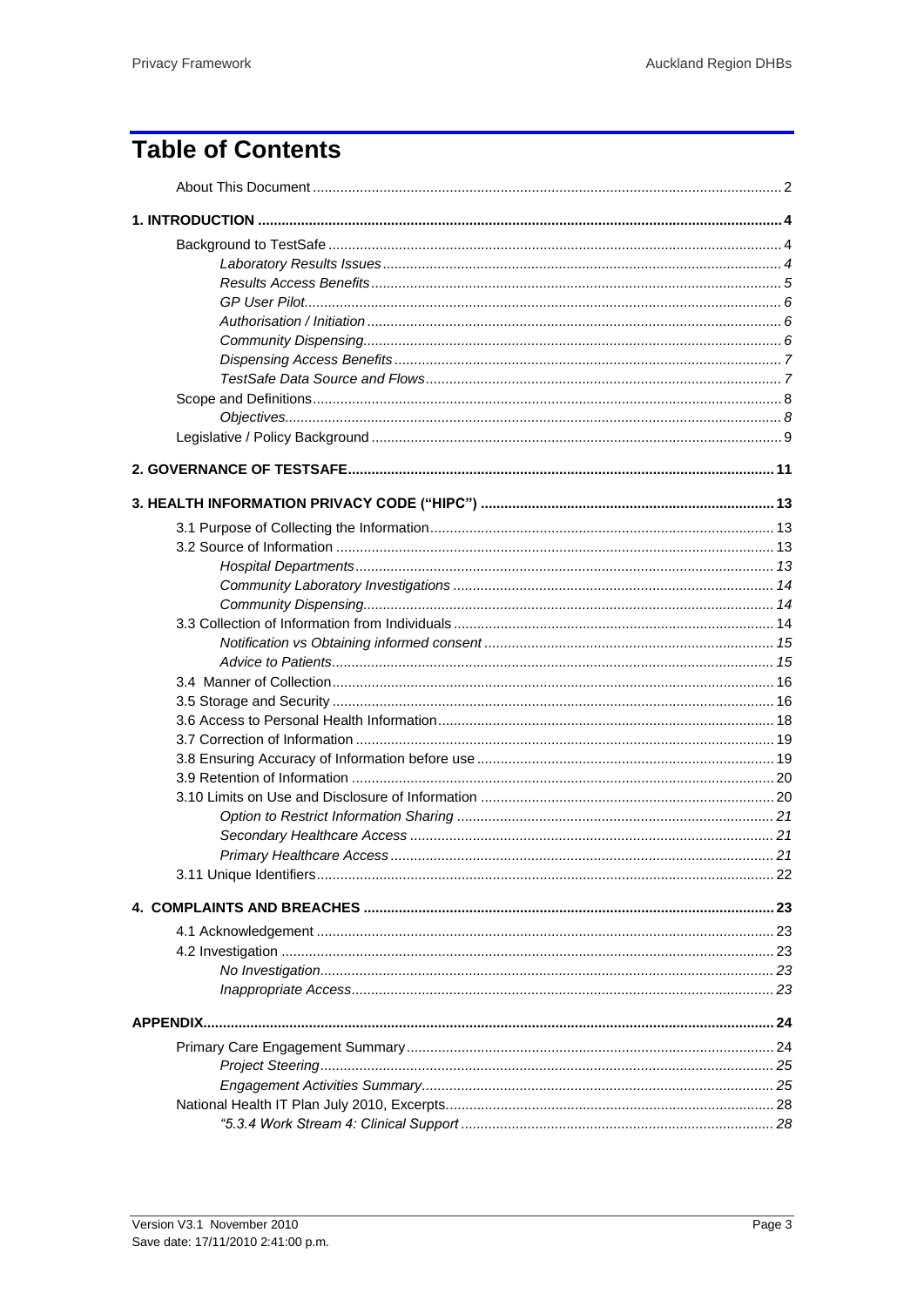# <span id="page-3-0"></span>**1. Introduction**

TestSafe is an information service provided by the three Auckland DHBs (Auckland, Counties Manukau and Waitemata) to improve information sharing among community and hospital based healthcare professionals, for the benefit of patients. TestSafe keeps selected clinical records in a secure on-line database which can be accessed by healthcare professionals involved in a patient's care.

### <span id="page-3-1"></span>**Background to TestSafe**

The DHB"s have a broad statutory function to "improve, promote and protect the health of people" and to "promote the integration of health services, especially primary and secondary health services." TestSafe was established to facilitate the provision of information to treating providers.

Following extensive consultation<sup>1</sup> the Auckland Regional Information Systems Strategic Plan ("RISSP") was published in March 2004. Information Strategies to support the DHBs' key strategies included:

"… Improve the safety and quality of care

• Identify and convert to exclusive electronic form those parts of the permanent patient record currently held on paper that are required frequently at the point of care (e.g. results reports, referrals from GPs or within Secondary care, medication lists, disease coding).

• Provide and populate a DHB Clinical Data Repository to facilitate decision support, information sharing, information analysis, patient access to information and privacy. High Level Implementation Design: "

This led to the establishment of the TestSafe project in 2005 as the key "Clinical Data Repository" project.

#### <span id="page-3-2"></span>**Laboratory Results Issues**

Even before TestSafe existed patient laboratory test information was forwarded to a number of systems and repositories, but none had the complete picture. The following list details the existing lab test data flows:

- A repository operated by Diagnostic Medlab, able to be enquired upon via a call centre for healthcare professionals
- HealthPac, part of the Ministry of Health, for the purposes of processing laboratory payments
- PHO population management systems. Some PHOs collect patient level laboratory tests to support healthcare programmes they manage.
- Hospital laboratory systems. A number of Tests types are done by LabPlus on behalf of the Community provider DML.
- Auckland regional DHB provider facilities repository. This includes any result ordered by a GP and copied to a DHB or DHB clinician.
- It also includes any tests ordered by Clinician in a DHB facility, e.g. a "SuperClinic" but the sample is taken at a DML collection point.

 $\overline{a}$ 

 $1$  Refer to the Appendix, 'Primary Care Engagement Summary'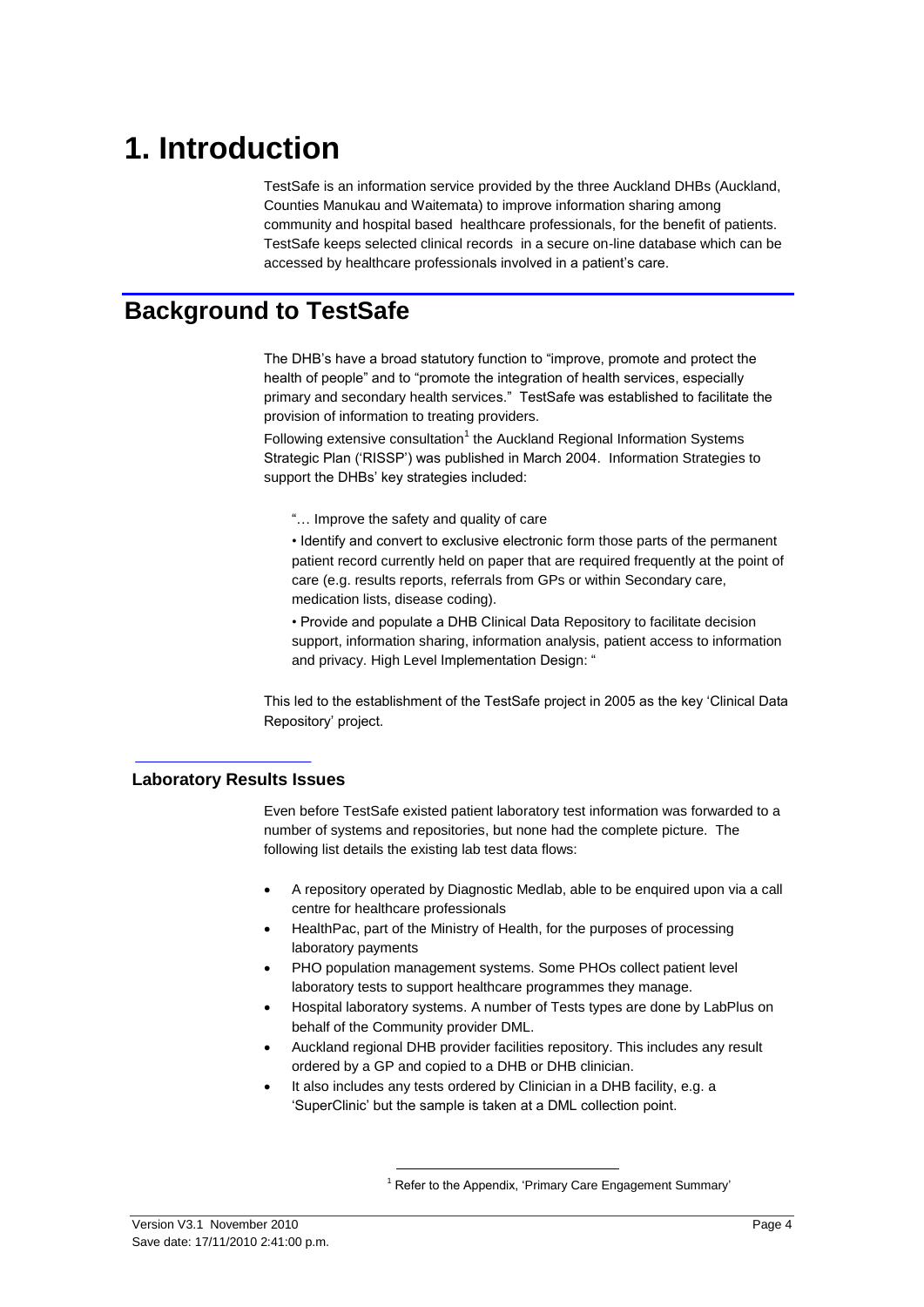This was an inconsistent approach leading to a number of issues, summarized by the following diagram:



This situation resulted in a number of problems for patients, providers and funders/planners, including:

- Duplicated Tests Test results are found in multiple information "silos" that cannot be accessed when required.
- Disruption to the Continuum of Care This is most clearly reflected in the context of Chronic Care patients.
- Staff Time Expended

The inefficiencies in the flow of result information noted above are often compensated for by follow up activities of providers and their staff.

#### <span id="page-4-0"></span>**Results Access Benefits**

The TestSafe project was established to address the issues noted above. The sharing of a comprehensive record of patient test results targeted the following benefits:-

- Up to date results are available to healthcare professionals to assist with timely decision-making
- Patients may not have to provide extra test samples or wait for results before decisions on their care are made
- Reducing the number of tests ordered will result in savings

Healthcare professionals receive benefits of test results being shared, especially for patients who frequently move between community based and DHB provider based healthcare services.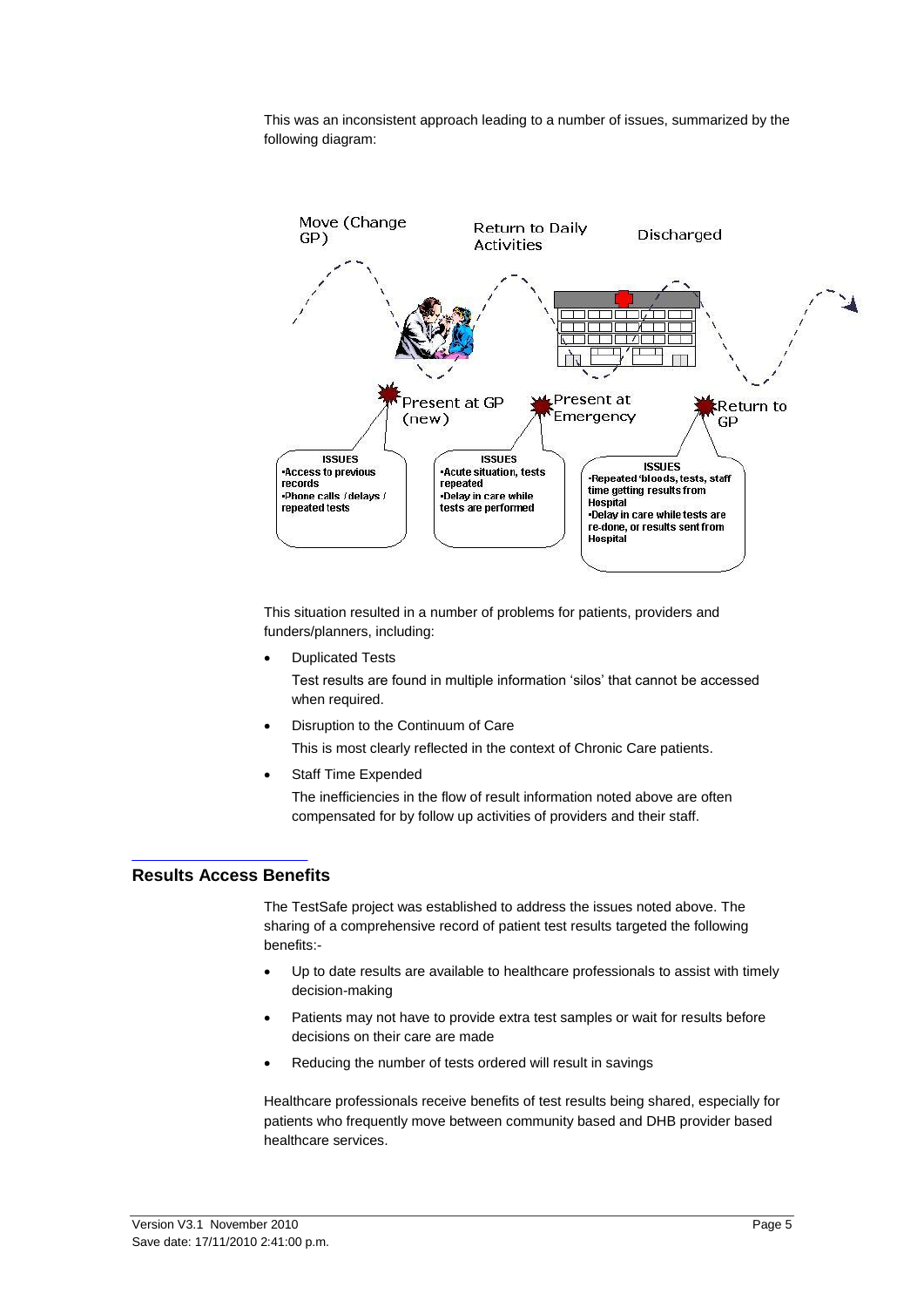#### <span id="page-5-0"></span>**GP User Pilot**

As the TestSafe project was initiated by the DHBs it was important to establish that benefits could be obtained for General Practitioners. This was evidenced to the project by a pilot service run by Counties Manukau DHB (CMDHB).

As part of sector integration initiatives, CMDHB provided access to its systems to approximately 30 GP "pilot users" via the Health Network. The pilot users were enthusiastic and saw significant value in having immediate electronic access to information about their patients. Access to hospital test results was one of the key benefits quoted by this group and is reflected in the TestSafe provider brochure which states.

*"While hospital discharge summaries only have results from the recent visit, in TestSafe I am able to view a patient's history of lab results; it is good to be able to see the trend analysis."*

*GP User of TestSafe Pilot*

#### <span id="page-5-1"></span>**Authorisation / Initiation**

Before the TestSafe project was formally approved the proposal or "Business Case" was the subject of rigorous DHB process. This included:

- Review by each DHB"s PHO liaison group
- Review by each Clinical Boards in each DHB. Membership included GP representation.
- Approval by the ADHB"s Community and Public Health Advisory Committee. Following these approvals, the TestSafe project was formally established in 2005. Initial planning and implementation involved further consultation with the community<sup>2</sup> and the first phase of implementation was completed in June 2006.

#### <span id="page-5-2"></span>**Community Dispensing**

In 2007 the possibilities of a shared information to support Safe Medicines Management was highlighted and a business case was approved to extend TestSafe to include community dispensing records.

The rationale for this was recently noted in the National Health IT Plan July 2010 (3.3.3) which states:

"An early goal is to implement Medicines Reconciliation (MR) at the point of admission to hospital…"

- "…benefits of this work stream:
- Reduces adverse drug events.

 $\overline{a}$ 

- Improves the use of medicines to treat patients.
- Reduces pharmaceutical wastage.
- Reduces administrative overhead and manual handling"

MR is a manual process to determine what medications a patient is currently taking by:

<sup>2</sup> Refer to the Appendix, 'Primary Care Engagement Summary'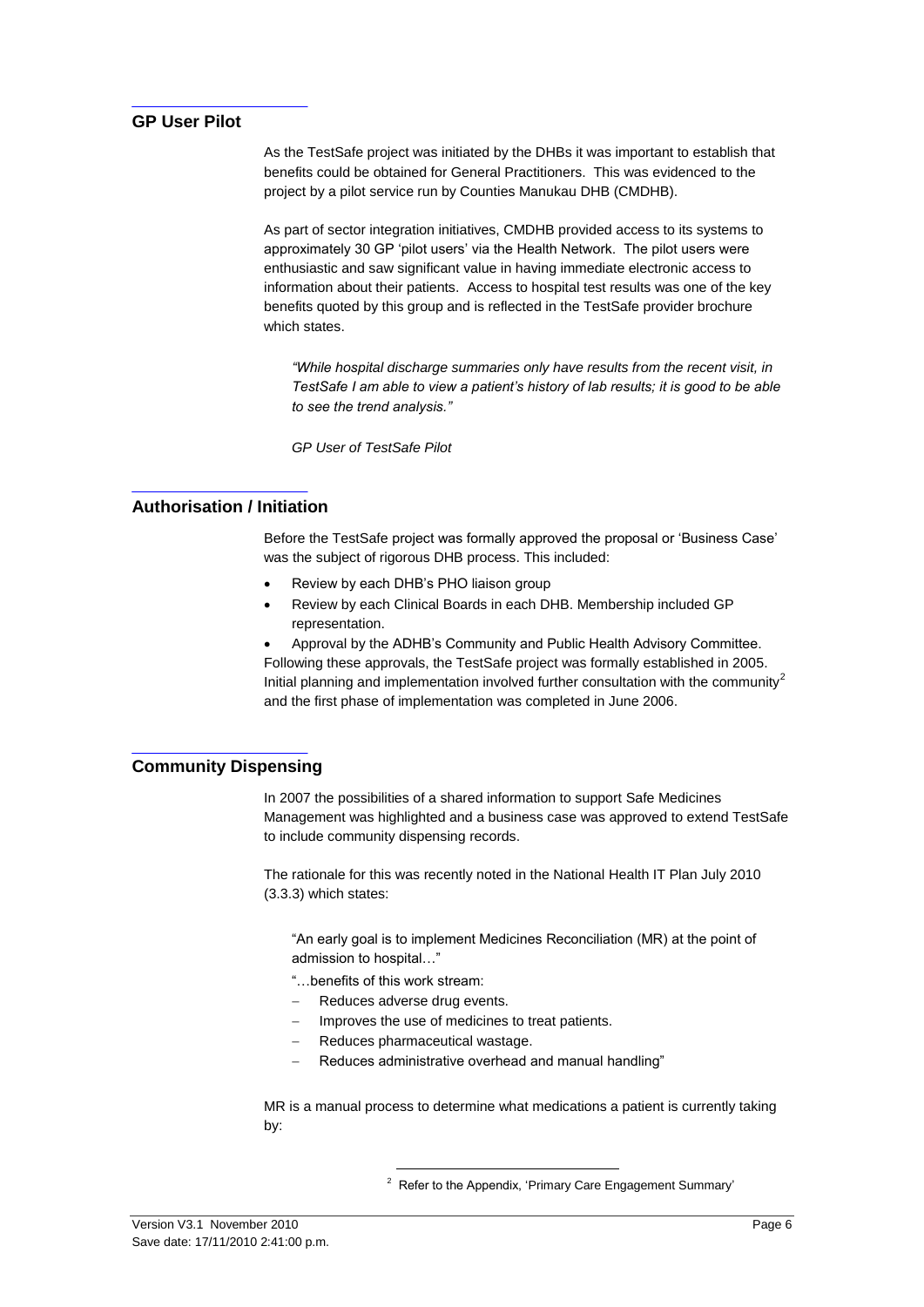- Asking the patient and relatives
- Checking medications brought in by the patient or relative
- Checking the discharge prescription from the last admission
- Calling the patients General Practitioner, Pharmacist.

Even if done accurately, it may take days resulting in a longer length of stay. The objective of TestSafe is to support the MR process easier and timely access to more comprehensive information.

In April 2010 the collection of community dispensing records commenced and access to this information is targeted to be available from November 2010

current state to take advantage of the current infrastructure and projects underway.

#### <span id="page-6-0"></span>**Dispensing Access Benefits**

Healthcare professionals will be able to access community dispensing records in TestSafe to:-

- provide improved quality of care through reduced adverse drug events and readmissions.
- reduced cost through fewer adverse drug events, duplicate dispensings and less staff time on medicine reconciliation. Clinicians in the DHB provider setting will no longer have to rely on the last discharge prescription data or the patient or relatives to find out current medications.
	- establish the medication list at admission resulting in:
	- more informed discussions with patients
	- improved patient therapy
	- safer prescribing.
- implement more efficient procedures through reduced need to contact General Practitioners and Community Pharmacists.

#### <span id="page-6-1"></span>**TestSafe Data Source and Flows**

The following diagram summarises the data sources and flows of information for TestSafe.

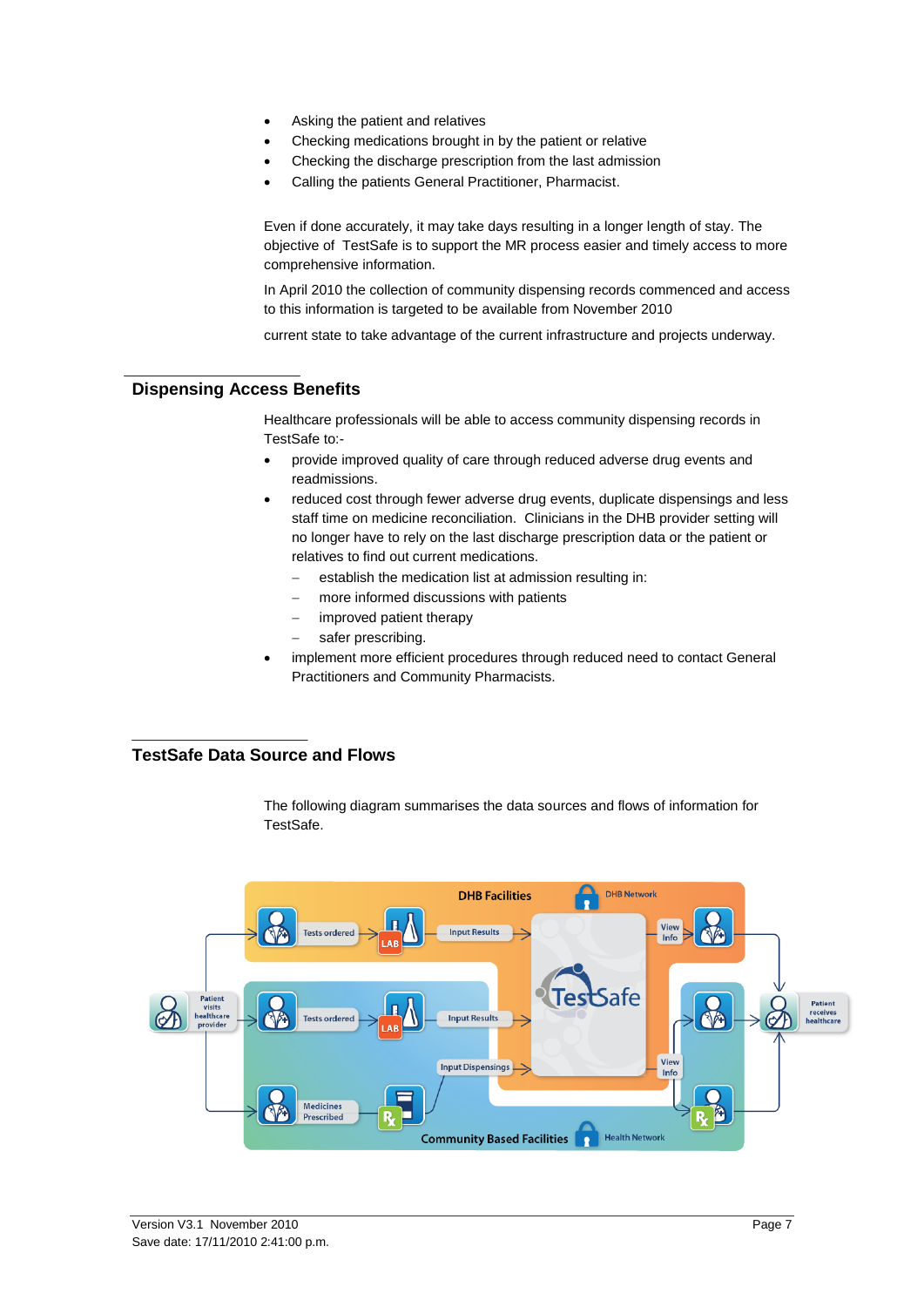For more information refer to the presentation provided on the TestSafe website, [www.testsafe.co.nz](http://www.testsafe.co.nz/) .

For detailed information regarding healthcare professional access to results, refer to section ["3.10 Limits on Use and Disclosure of Information"](#page-19-1).

### <span id="page-7-0"></span>**Scope and Definitions**

Please note, any references in this document to:

- **"Healthcare Professional"** refers to any individual health care provider registered with a professional body established under the Health Practitioners Competence Assurance Act 2003 (HPCAA).
- **"Primary healthcare professional"** refers to health care professionals operating in a community based setting, commonly GPs, Practice Nurses, and Specailsts.
- **"Secondary healthcare professional"** refers to health care professionals operating in hospital based setting, including those involved in the provision of 'tertiary' services.
- **"TestSafe User** " is healthcare professional who"s access to TestSafe has been approved by the governance body ("RISG"). Access is provided subject to signing an agreement confirming responsibilities and obligations and verification of the applicants professional registration.
- **"Selected clinical records"** includes:
	- Hospital based records included in the Éclair repository system such as Hospital laboratory results, Radiology and Cardiology reports.
	- Laboratory results from Community laboratories
	- Medications dispensed from Community Pharmacies
	- Other items as added from time to time following authorisation from the governance group "RISG".
- **"Regional IS Group",** referred to as "RISG", CIOs (or delegates) (2), Clinical Director/Advisor of IS (3), DHB Primary Care Advisor (3), Patient Information Service Managers (3) IS Operations Manager or Customer Support Manager. This group is responsible for the ongoing implementation and management of the TestSafe Privacy Framework.
- **"Privacy Officers"** refer to specific employees at each DHB with the task of being a Privacy Officer (unless the document otherwise specifies). People in this role ensure compliance with the Privacy Act 1993 and the Health Information Privacy Code 1994. Privacy Officers process requests for access to information and complaints related to TestSafe.

#### <span id="page-7-1"></span>**Objectives**

The key objectives of TestSafe are to:

- 1.1 Extend DHB based information systems to provide accredited primary, secondary and tertiary healthcare professionals access to selected clinical records for their patients.
- 1.2 Consolidate, upgrade and improve usage of existing systems to meet changing clinical and business needs and risks.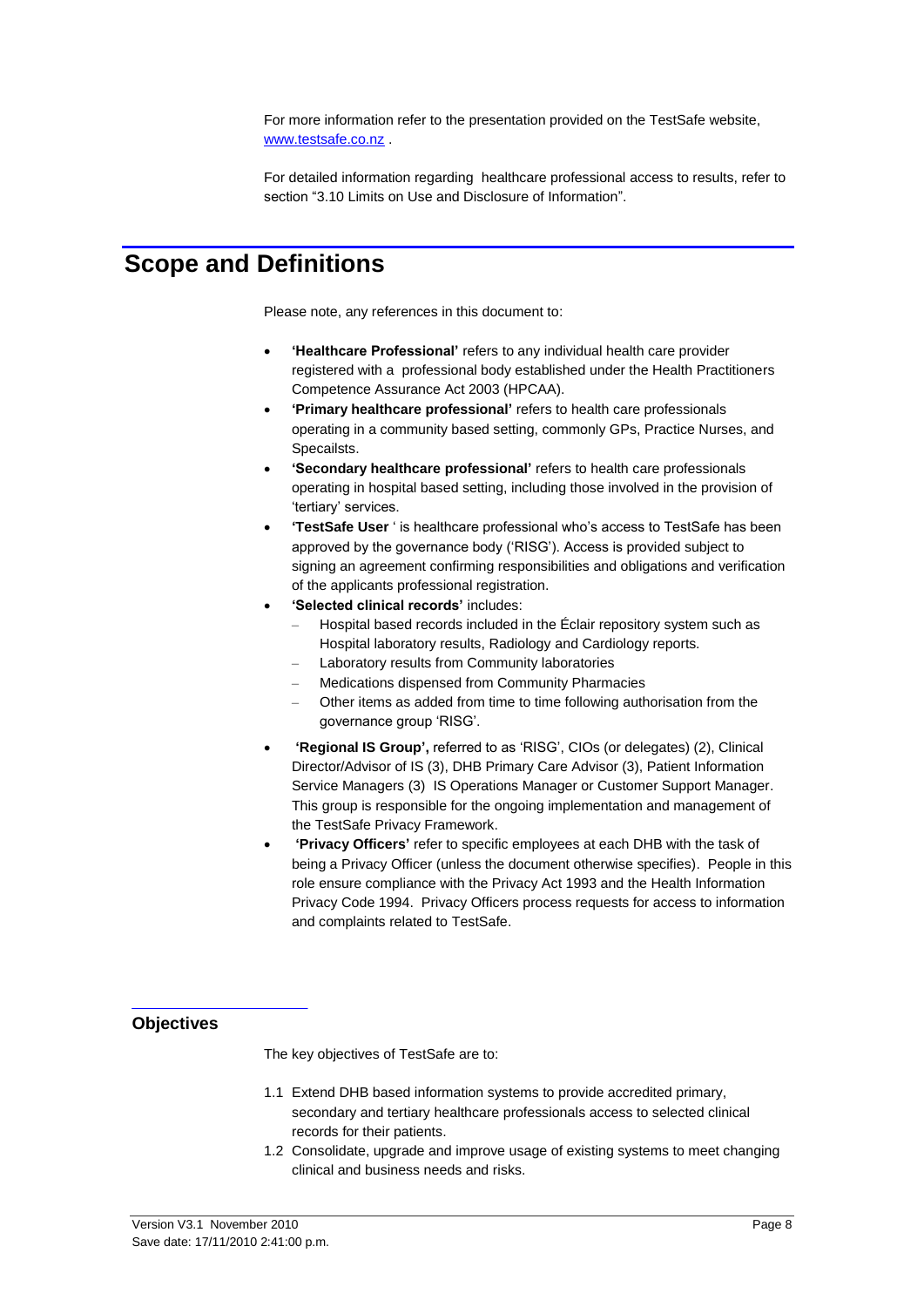- 1.3 Provide integrated information systems that allow seamless access to information and care coordination both among primary healthcare professionals and between primary and secondary healthcare services.
- 1.4 Improve quality of care and avoid unnecessary requests for investigations by providing accurate and timely access to reports of investigations previously ordered by other healthcare professionals.
- 1.5 Improve medicines prescribing safety and reduce unnecessary adverse medicines events by providing timely access to medications dispensed to patient"s by Community Pharmacies.
- 1.6 Provide information for use in service planning related to items such as population monitoring, service utilisation and health outcomes.
- 1.7 Enable the use of patients" reports of investigations, ordered by healthcare professionals in one setting (e.g. primary care) to be available to healthcare professionals in another setting (e.g. secondary care) to improve the management of patients' care.
- 1.8 Enable the use of selected clinical records to enhance service provision while ensuring patients" privacy and confidentiality concerns are addressed.
- 1.9 Utilise and build on existing information systems infrastructure and procedure where possible.
- 1.10Comply with the Regional Information Systems Strategic Plan.

For the avoidance of doubt, uses of TestSafe not specifically referred to herein are to be subject to approval by the Regional IS Group (refer to ["2. Governance of](#page-10-0)  TestSafe').

### <span id="page-8-0"></span>**Legislative / Policy Background**

These objectives correspond with statutory requirements that health care providers encourage cooperation and integrated care. Section 22F(1) of the Health Act 1956, Right 4(5) of the Code of Health and Disability Services Consumers Rights 1996, section 22(1) of the New Zealand Public Health and Disability Act 2000, and chapter 6 of the New Zealand Health Strategy December 2000 all require cooperation among providers in providing services to an individual, and integration of health services, especially primary and secondary health services. This concept is further refined in the National Health IT Plan July 2010. $^3$ 

The framework for the management of the health information about identifiable individuals contained within TestSafe falls within the provisions of the Privacy Act 1993 and the Health Information Privacy Code 1994 ("HIPC"). The HIPC, in particular, provides a broad framework of controls for the management of information about identifiable individuals.

The HIPC has twelve rules about how health agencies such as GPs should deal with the health information they hold. The twelve rules in the code might be summarised as follows:

- 1. As a health agency, only collect health information if you really need it;
- 2. Get it straight from the people concerned;
- 3. Tell them what you"re going to do with it;

 $\overline{a}$ 

- 4. Be considerate when you"re getting it; and
- 5. Take care of it once you"ve got it.

<sup>3</sup> Refer to Appendix, National Health IT Plan July 2010, Excerpts.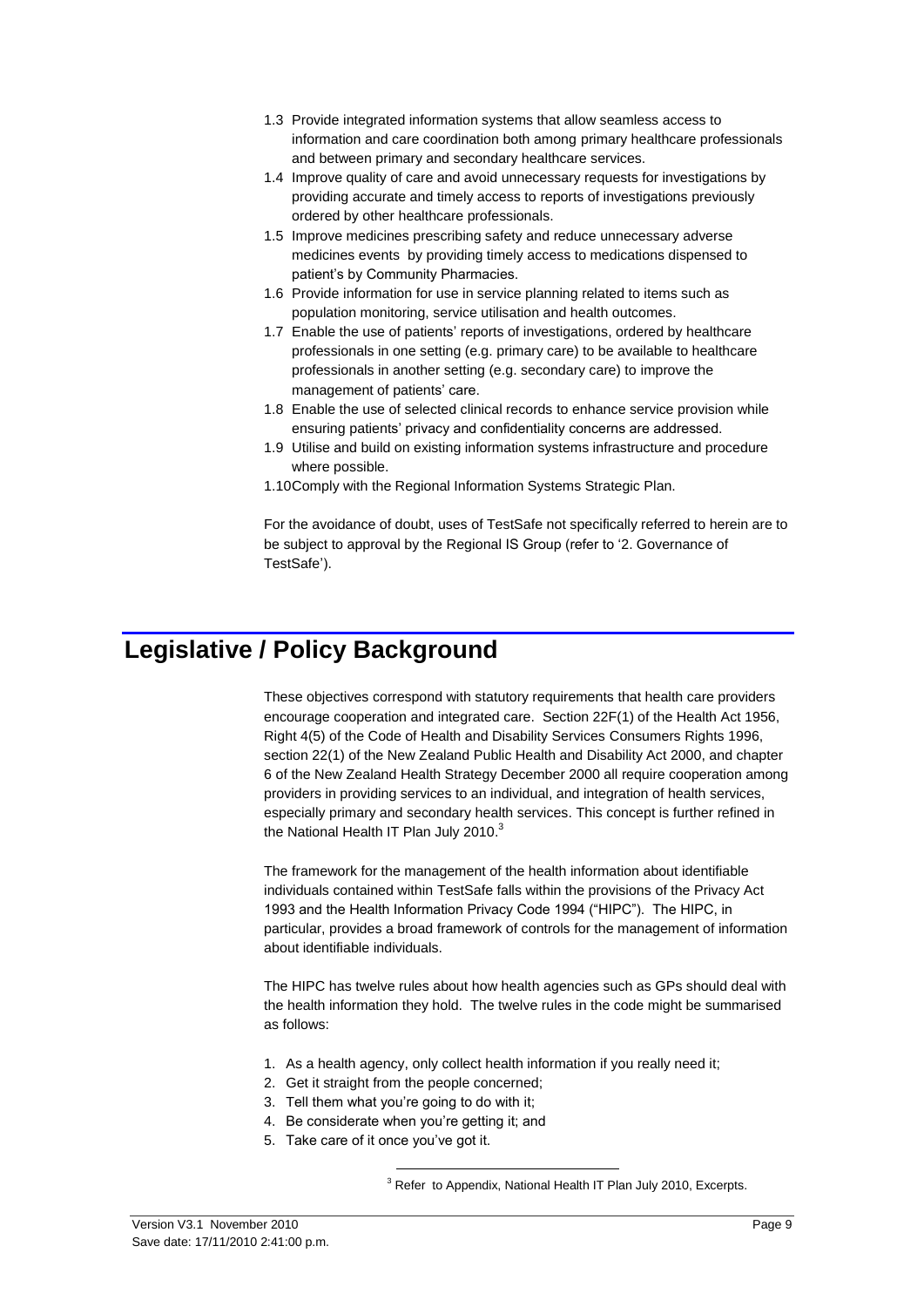- 6. People can see their health information if they want to; and
- 7. They can ask for it to be corrected if they think it's wrong.
- 8. As a health agency, make sure health information is correct before you useit;
- 9. Get rid of it when you"re done with it;
- 10. Use it for the purpose you got it; and
- 11. Only disclose it if you have a good reason.
- 12. Agencies assigning unique identifiers must only do so where necessary and permitted.

The rules can be seen as a blueprint for the management of people's information and are used as the basis for this Privacy Framework. There are many detailed aspects to the rules which can be found in full on the Privacy Commissioner"s website at [http://www.privacy.org.nz/health-information-privacy-code/.](http://www.privacy.org.nz/health-information-privacy-code/) It is important to understand some of these points as they determine key aspects of the overall Privacy Framework, for instance:

- Rule 11(1)(e) allows disclosure of someone's presence in a hospital, unless they"ve asked for their presence there to be kept secret;
- Rule 11(2)(j) allows disclosure of information about drug seekers to a Medical Officer of Health; and
- Rule 11(2)(b) allows health professionals to talk to a patient"s relatives where it"s not practical to get the patient"s consent and the patient hasn"t vetoed the disclosure.

This document set outs how the TestSafe information service provides for the safe management of the health information using the structure of the 12 rules of the HIPC.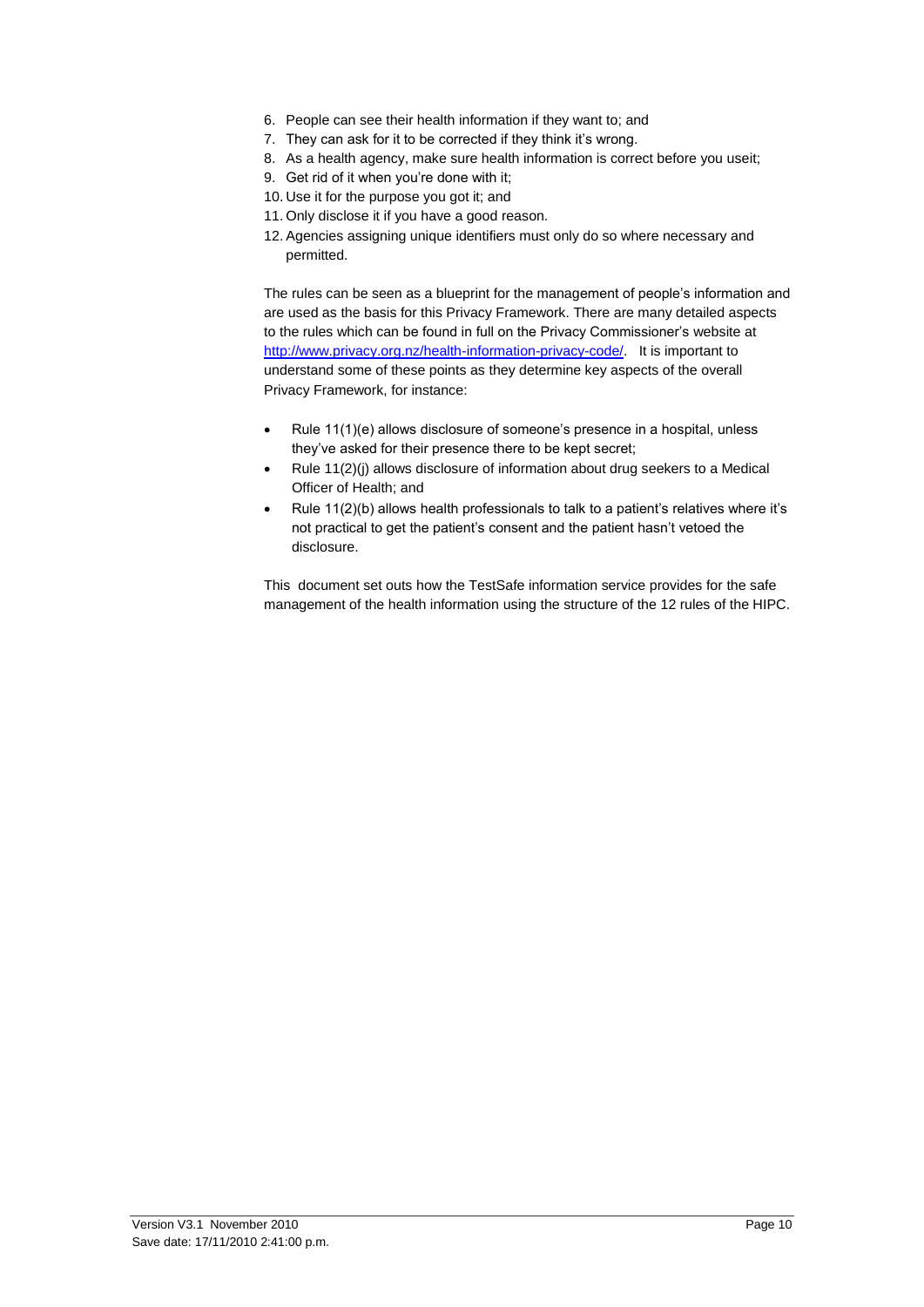# <span id="page-10-0"></span>**2. Governance of TestSafe**

Overall accountability for TestSafe rests with the DHB CEOs via the Regional Information Governance Group ("RIGG").

On an ongoing basis, the TestSafe governance function is performed by the Regional Information Systems Group ("RISG"). The following diagram summarises the groups involved and their relationships.



The Regional Information Governance Group ("RIGG")

The RIGG membership includes the DHB CEOs, CMOs and CIOs. It is responsible for high level oversight of all regional information management projects.

The RIGG decides strategic development and stage implementation and will:

- receive advice from the RPAG;
- direct the RISG on implementation of RPAG advice;
- act as the escalation point for the resolution of Operational / Privacy matters.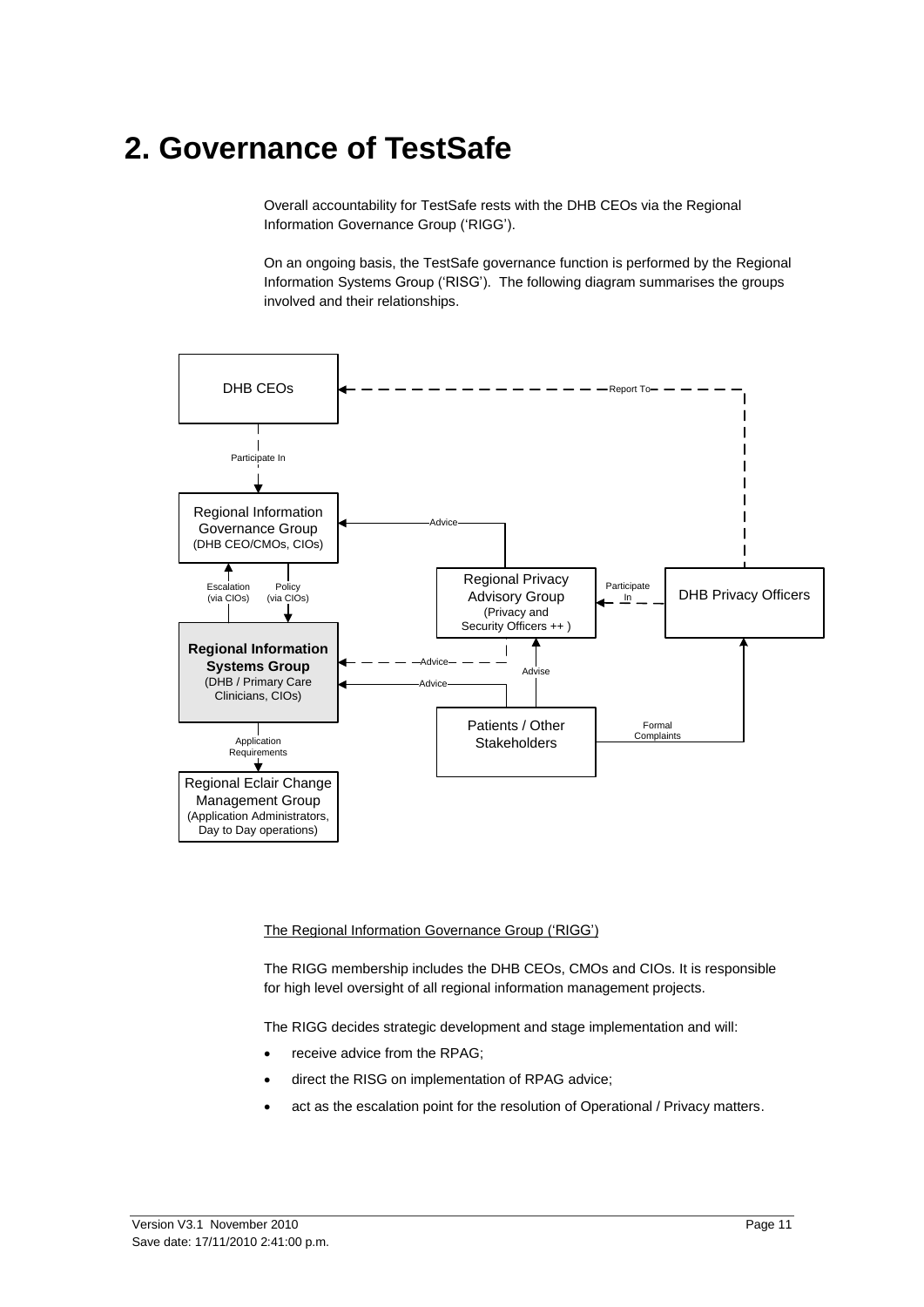#### The Regional Privacy Advisory Group (RPAG)

The RPAG membership includes legal, Clinical, Security and Clinical Records staff from the three DHBs. The group provides advice to the RIGG / RISG.

The RPAG provides guidance on:

- the collection, use, management and disclosure of selected clinical records via TestSafe;
- the use and disclosure of selected clinical records when the purpose for use or disclosure was not anticipated at the time the information was collected;
- security safeguards for TestSafe.

#### Regional Information SystemsGroup ("RISG")

RISG membership includes: DHB CIOs, Clinical IS Advisors, Information Managers and GPs( performing a primary care liaison role). RISG is responsible for implementing and operating the Privacy Framework. This includes:

- Ensuring that the use of TestSafe remains the sharing of relevant summary information between clinicians in different parts of the health sector, for the purpose of enabling and supporting integrated care.
- Establishing, maintaining and endorsing policies and processes which ensure authorised access to information in TestSafe.
- Considering and resolving issues related to TestSafe information storage or access which are raised by DHB audit programs.
- Ensuring that information providers and users are fully aware of the purposes of TestSafe.
- Ensuring that the TestSafe security processes and functionality adequately support DHB information access policies and processes

It is envisaged that information will be managed by the RISG in a manner consistent with this framework, and it will only be in situations that go beyond the scope of "3.1 Purposes of Collecting the Information" that the RPAG and the RIGG will be required to play a more active role. For further information regarding RISG"s role, refer to the document "RISG TestSafe Policy".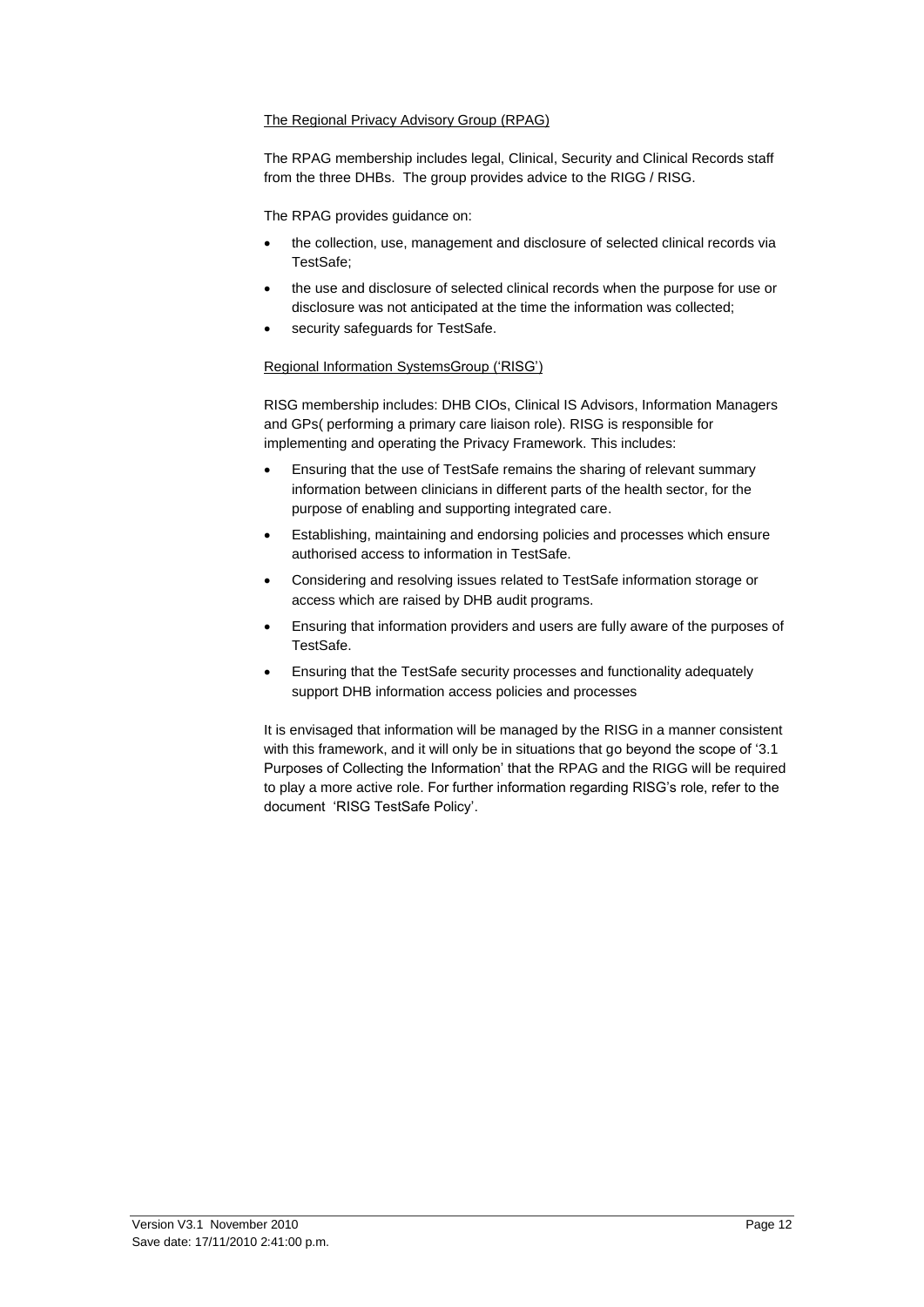# <span id="page-12-0"></span>**3. Health Information Privacy Code ("HIPC")**

This section sets out the way in which TestSafe information will be managed in the context of the Health Information Privacy Code.

### <span id="page-12-1"></span>**3.1 Purpose of Collecting the Information**

A key goal of TestSafe is to facilitate the coordinated optimal provision of care to patients within the Auckland region and to improve operational efficiency. Within this context, the main purposes for the DHBs collecting and centralising the information within TestSafe are to:

- Provide integrated information systems that allow seamless access to information and care coordination both among primary healthcare professionals and between primary and secondary healthcare services.
- Improve quality of care and avoid unnecessary requests for investigations by providing accurate and timely access to reports of investigations ordered by other healthcare professionals.
- Provide information for use in service planning such related to items such as population monitoring, service utilisation and health outcomes.
- Enable the use of patients' reports of investigations, ordered by healthcare professionals in one setting (e.g. primary care) to be available to healthcare professionals in another setting (e.g. secondary care) to improve the management of patients' care.
- Enable the use of selected clinical records to enhance service provision while ensuring patients' privacy and confidentiality concerns are addressed.

### <span id="page-12-2"></span>**3.2 Source of Information**

The following data sources supply records to TestSafe:

- Hospital Departments
- Community Laboratories
- Community Pharmacies.

These are discussed further below.

#### <span id="page-12-3"></span>**Hospital Departments**

Hospital based healthcare professionals may order a variety of investigations when treating a patient, in an inpatient or outpatient context.

Generally, investigations ordered for outpatients will be fulfilled by a community based provider. Community based Radiology records are not currently provided to TestSafe. Community laboratory results are reported to TestSafe and these are discussed in the following section.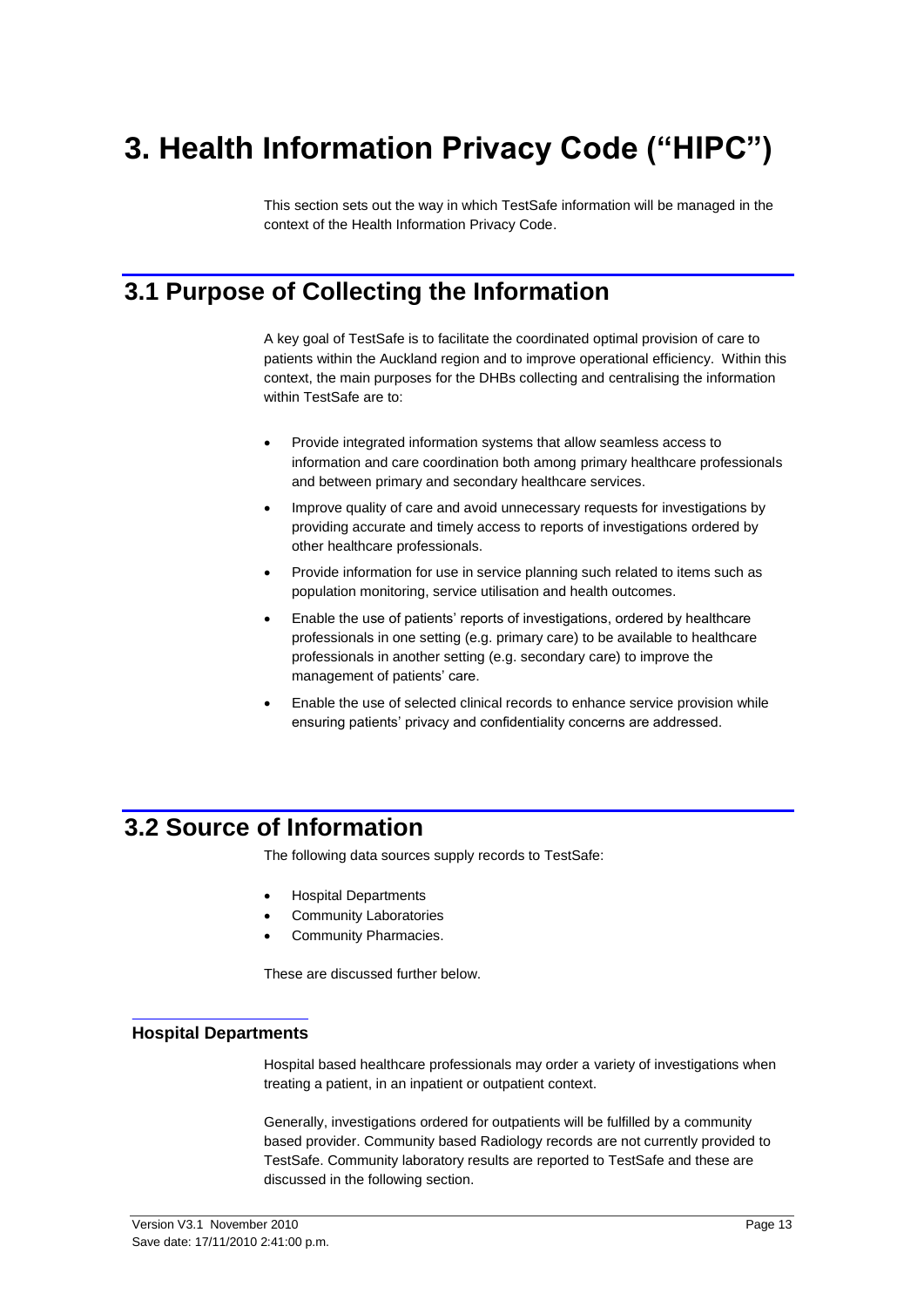In hospital deparments, such as laboratories and radiology, provide reports to the TestSafe database. This practice existed prior to the development of the TestSafe service and is subject to standard DHB policy and procedure, including the use of NHI as the patient identifier. However, it is a change in practice as a result of TestSafe that reports may now be accessed by authorised community based healthcare professionals. Formerly, these healthcare professionals may only have access to these records by calling the Information Services of the DHB facilities or by DHB based documentation sent directly to them, such as a Discharge Summary or Referral.

#### <span id="page-13-0"></span>**Community Laboratory Investigations**

Community laboratories<sup>4</sup> fulfil investigations ordered by Community and DHB based clinicians. As was pre-existing practice, primary care health information about patients is obtained from the laboratory test request forms and from the test results. NHI is used for patient identification and / or other details drawn from the laboratory test request form.

The key change to previous practice is that Community Laboratories provide a copy of the resulting report to the to TestSafe service (database). As a result, the source of information is no longer restricted to the primary healthcare professional who ordered the test. With TestSafe, another healthcare professional, providing services to a patient, is able to access laboratory results directly. This makes access more timely and efficient, providing a number of benefits (for further explanation, refer to ["1.](#page-3-0)  Introduction', 'Background to TestSafe' above for further discussion on benefits).

#### <span id="page-13-1"></span>**Community Dispensing**

Community Pharmacies fulfill prescriptions from authorised prescriber"s, commonly GPs and Specialists. The details provided on the prescription is used as the basis for entry into the dispensary system, this generally includes an NHI for patient identification. If an NHI is not present on the prescription it can be time consuming for the Pharmacist to ascertain in which case no NHI is recorded.

A new flow of information for TestSafe is that prescribed medications with an NHI are sent to the TestSafe database. This information is then available to any authorised healthcare professional with access to TestSafe in a community or DHB setting. Previously this information would only be available by from the patient or their guardians, or by calling the Community Pharmacist. Currently, DHB clinicians frequently do this with patient's being admitted. If is 'after hours', or the Pharmacist is not available, significant delays in patient care can result and / or a lack of accurate information when making clinical decisions.

### <span id="page-13-2"></span>**3.3 Collection of Information from Individuals**

1

There are a number of obligations on the parties involved in the operation and management of TestSafe in relation to the collection of information from patients.

<sup>&</sup>lt;sup>4</sup> LabTests Auckland Ltd. and Diagnostic Medlab Ltd. at the time of writing.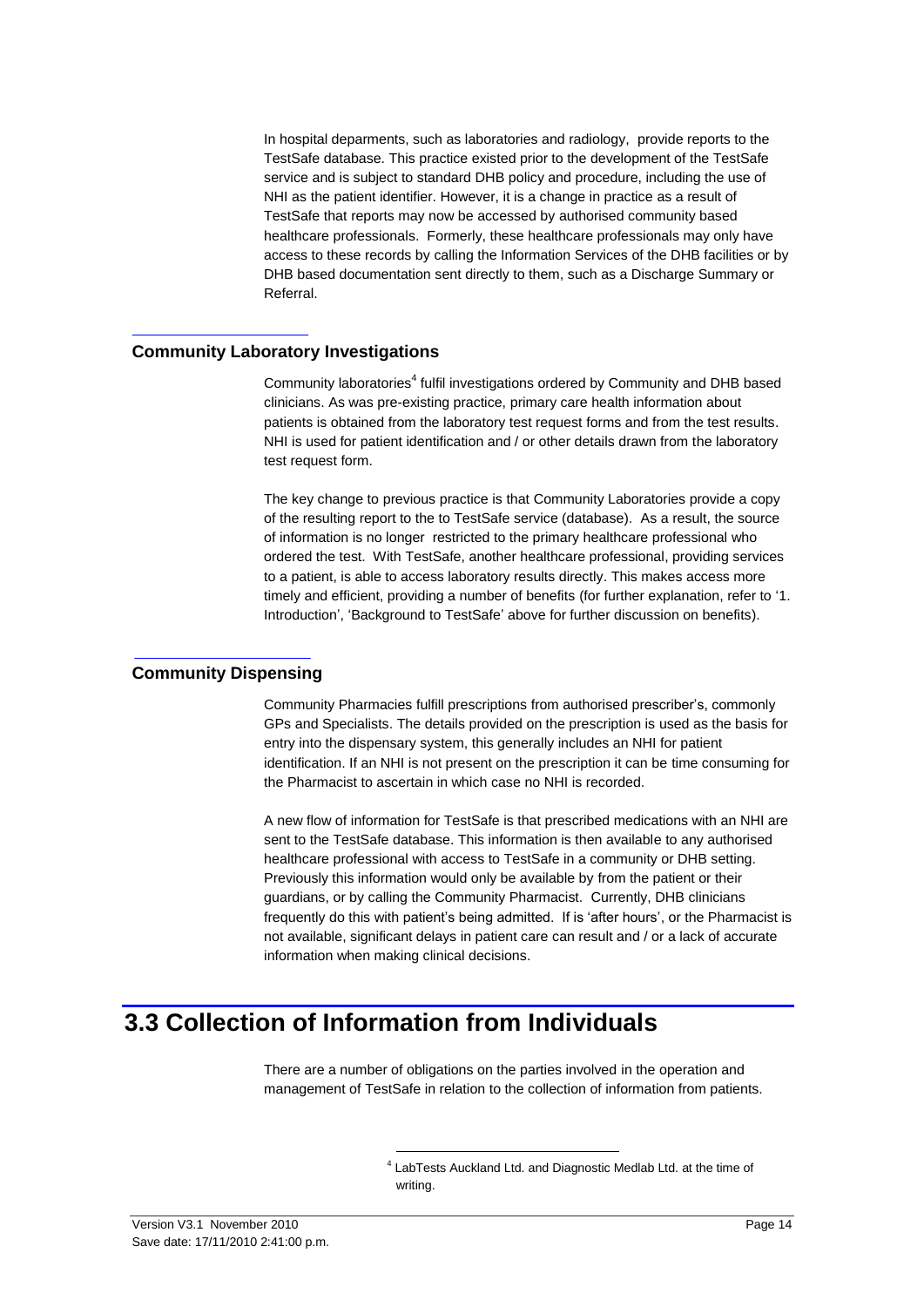#### <span id="page-14-0"></span>**Notification vs Obtaining informed consent**

HIPC rules do not require healthcare professionals to get their patients" informed consent (or authorisation) for every use of their health information. They do require that healthcare professionals are clear about the purpose for which they are collecting and holding health information, and that they are open about that purpose to the patient concerned.

In other words, healthcare professionals need to be able to tell their patients "this is what I intend to do with the health information I collect from you" and let patients decide what information to disclose about themselves based on that knowledge. This is because health information privacy law is aimed at providing a balance between the interests of patients in having some degree of control over information about them, and the interests of agencies in being able to carry out their functions.

The HIPC does have a strong requirement on an agency collecting the information to be open and transparent about what it is going to do with that information. This legal onus doesn"t apply to agencies who receive the information later. For example, wIth TestSafe, this means that primary healthcare professionals ordering laboratory test are obliged to explain to patients how their information is going to be used. However agency that receives the information, in this case the DHBs is technically not, because it did not collect the information directly from the person concerned. Instead, it is required to use the information only for the purpose for which they obtained it or a directly related purpose.

#### <span id="page-14-1"></span>**Advice to Patients**

In the case of TestSafe there is specific requirement to make patients aware of their option to restrict information sharing. Please refer to ["3.10 Limits on Use and](#page-19-1)  [Disclosure of Information"](#page-19-1), which describes this option in detail.

As noted above, these requirements fall on the "health agency that collects the health information directly from an individual.' In this instance this obligation falls on:

- DHB facilities treating patients whose reports of investigations populate TestSafe.
- Primary health care providers who order laboratory tests, such as General Practice, Specialists.
- Pharmacies who fulfill prescriptions.

DHB facilities have policies and procedures in place to advise patients of the flows of their information. As providers of the TestSafe service, the DHBs must have reasonable grounds for believing that the patient has been informed.

The following 'basket of measures' is used to satisfy this requirement:

- Media based promotion from time to time such as press releases when there is a change to the TestSafe service.
- Ongoing advice from Test Orders regarding patient choice to restrict information sharing.
- Provision of a "TestSafe Help Desk" to field queries from patients and providers during the introductory period.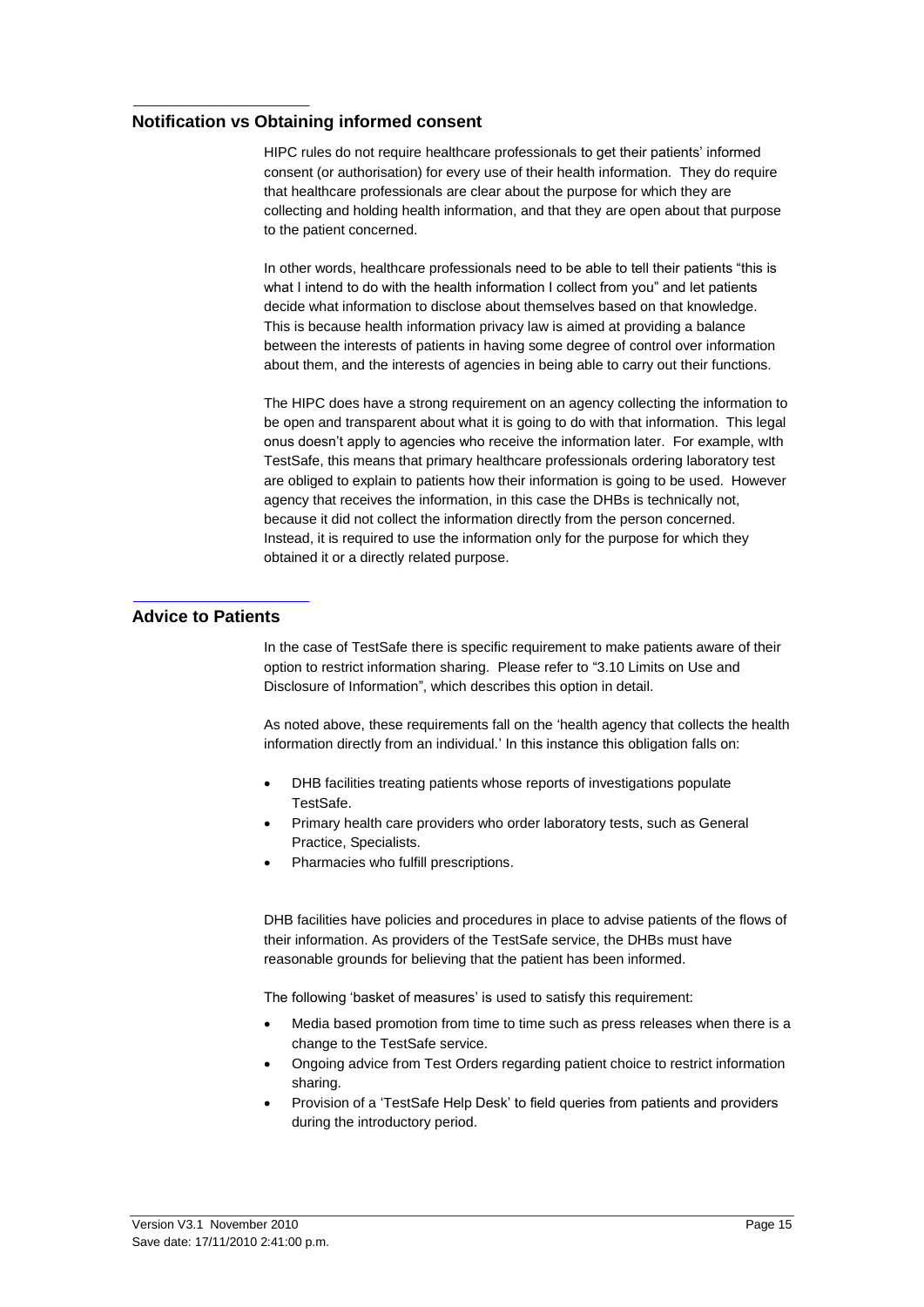- Displaying information about TestSafe on the test order form in a visible way. This is achieved by adjusting order form templates in practice management systems. In addition, pre-printed laboratory order forms include this information.
- Displaying information about TestSafe on the prescription receipts in a visible way. This is achieved by adjusting the printed receipts from Pharmacy dispensary systems.
- Advising new patients about TestSafe in GP or PHO enrolment forms. Including TestSafe in other advice made available to patient"s e.g. "You and Your Health Information" brochure.
- Displaying posters in waiting areas and making information sheets available at the counter so that patients who have had tests ordered or prescriptions fulfilled, can be provided with relevant information.

The TestSafe Information sheet includes the following information for patients:

- The fact that the results will be held within TestSafe, identified by the patient's name and NHI number.
- The purposes for which the result may be used, as set out earlier in the document.
- The intended recipients being health care providers that require access to selected clinical information of a patient for the purposes of providing ongoing care.
- The healthcare professional's contact details, the fact that TestSafe is established and governed by the three DHBs
- Their right to access to the result and request correction of information held on TestSafe.
- Their right to restrict information sharing between providers and the contact phone number to call in order to restrict access to community laboratory results and community pharmacy medications dispensed.

### <span id="page-15-0"></span>**3.4 Manner of Collection**

The manner of collection will not be altered by TestSafe. As for any collection of information, the healthcare professional is collecting the information from the individual must do so in a sensitive and private manner.

### <span id="page-15-1"></span>**3.5 Storage and Security**

In developing TestSafe, emphasis has been placed on ensuring appropriate storage and security safeguards have been implemented to prevent both unauthorised access to and use of the information contained on the repository.

These safeguards entail a number of precautions, most of which are current practice including:

3.5.1 Privacy training.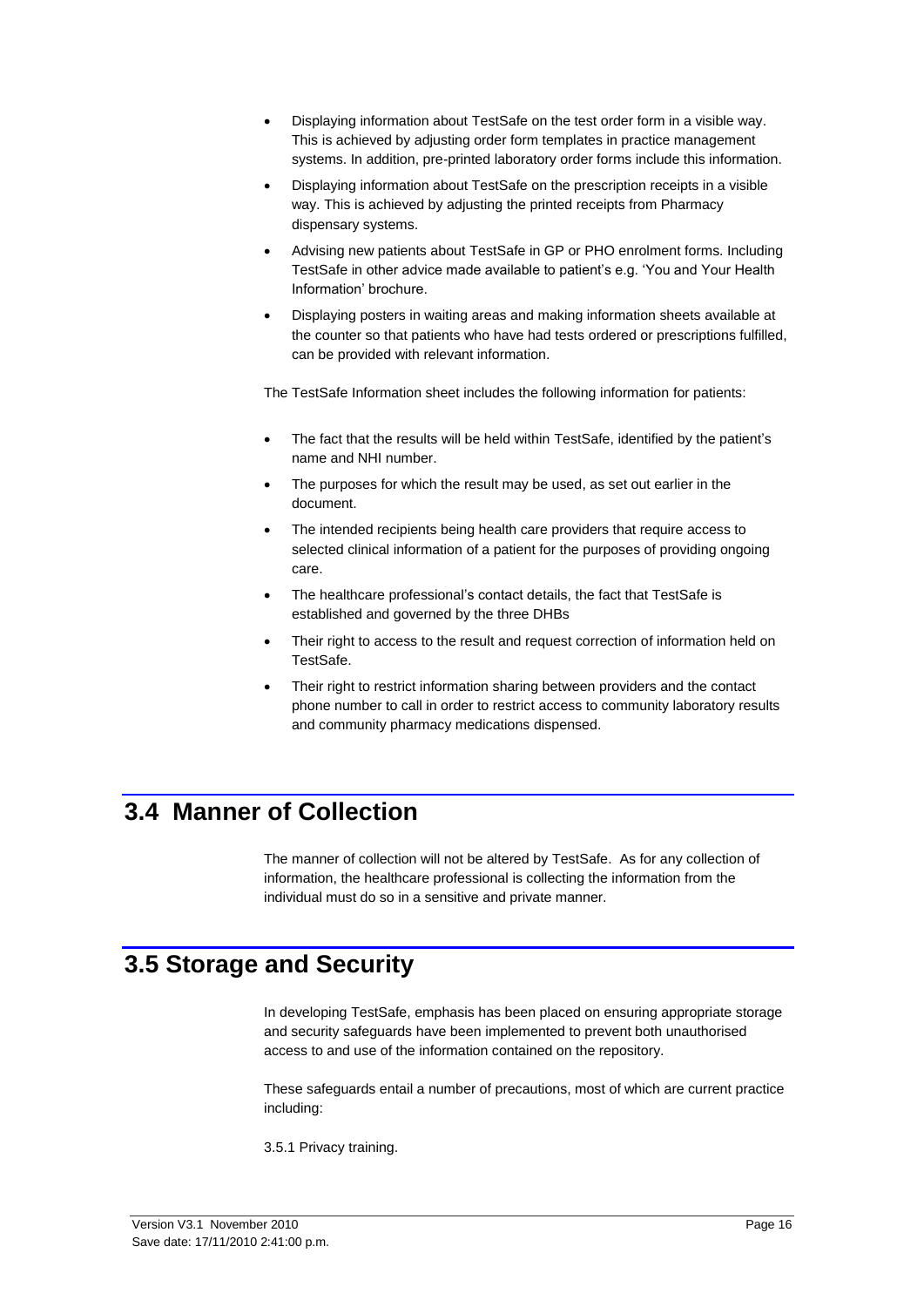Participating healthcare professionals need to be fully aware of their responsibilities in ensuring that health information about patients is safely managed and that patients are aware of how their information may be used.

3.5.2 User Identification / Password protocols.

Existing DHB protocols for User identification and password security applies. User access is provided only to authorised healthcare professionals who"s registration can be verified via the Health Practitioner Index provided by the Ministry of health.

3.5.3 Use of internal and external firewalls.

High level protection of information is ensured through the use of firewalls within the system.

3.5.4 Back-up procedures.

The TestSafe systems are based on high availability DHB clinical information systems and are subject to the same level of support and including backup protocols. Standard DHB policies and procedures are used to ensure patient confidentiality is maintained on backups applies.

3.5.5 Audit and monitoring.

All access to results can be tracked and viewed. Audits are carried out on a regular and random basis in accordance with an agreed audit protocol for all participant agencies. Any anomalies in the records are investigated.

For DHB"s this system was accepted working practice for the management of laboratory results in the Auckland region, prior to the implementation of TestSafe.

TestSafe audit is based on establishing that a community based health care provider has in fact provided care to a patient and had reason to access their records. TestSafe audit procedure is the activity of checking the relationship between community healthcare professionals using TestSafe and the patient"s records they access.

There are two ways the 'patient - provider' relationship is checked:

- Automated checks by TestSafe systems
- Checks by patients themselves.

#### *Automated Relationship Checking*

TestSafe systems undertake automated checks to establish a "prima facie" relationship between the healthcare professional and the patient where possible. This may use a patient register for the organisation from a trusted source or an event proximity check. The latter involves checking to see if there is a record of a patient event, such as a patient visit, for a User"s organisation, near the time the User viewed a patient"s records in TestSafe.

TestSafe audit then focuses on reviewing situations where the system has not been able to establish this relationship exists. How this is done is depending on:

- Provider Type (General Practice, Community Pharmacy, Laboratory)
- Willingness of healthcare professionals to assist in the process, and
- DHB resources available to undertake the checks.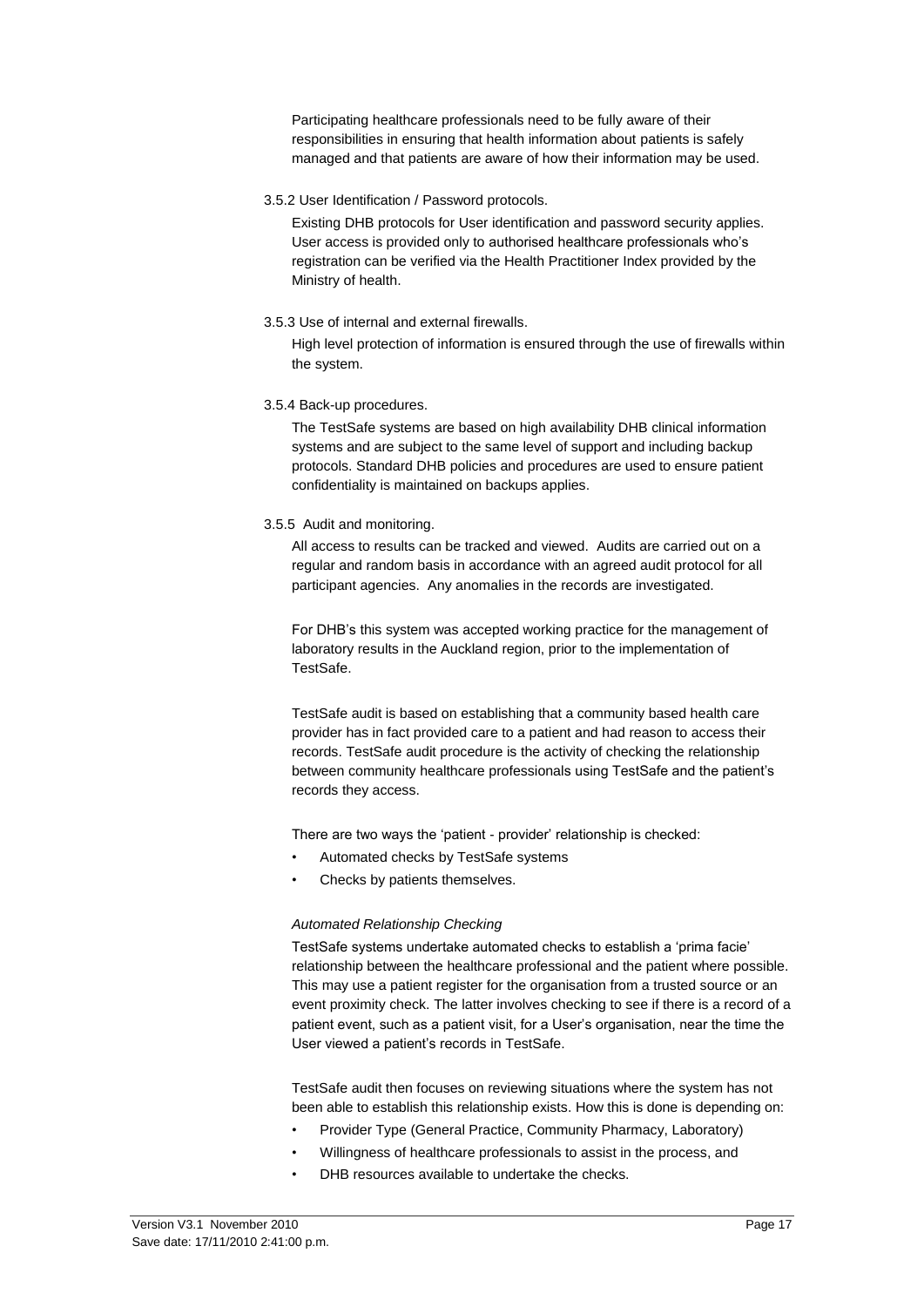#### *Patient Determined Relationship Checking*

In addition to the 'automated relationship checking' noted above, patients are given the opportunity to review a report on who has accessed their records. The patients themselves can then determine if access by a user is potentially inappropriate and then seek further explanation. This is approach is also referred to as "Patient Focused Audit" and may be initiated in two ways:

• By the TestSafe service (i.e. "DHB Initiated")

Each month, the DHB information service selects a percentage of the exception records generated by TestSafe. A report is prepared for the patient on who has accessed their records and sent to the patient concerned for their review.

• By a Patient (i.e. "Patient Requested").

Patients may request a report on who has seen their records by calling 0508 TestSafe or by completing the form provided on the TestSafe web site.

#### 3.5.6 Dealing with inappropriate access to TestSafe.

For DHB"s Existing processes are already in place, including disciplinary processes where the inappropriate access is by an employee. If a primary healthcare professional views a result on TestSafe that that person is not entitled to view then their right to access TestSafe may be removed. If necessary the RISG may consider making a referral to a professional body or the Privacy Commissioner.

Where any form of audit has failed to confirm the appropriateness of access, or the DHBs have any reason to believe that access was not in accordance with its policies, the healthcare professional concerned will be informed and provided an opportunity to comment. If, after consideration of their response, the DHBs still cannot confirm that the access was appropriate, the DHBs may take further action including:

- access to Testsafe being removed
- informing the healthcare provider's employer
- informing the patient
- referring the matter to the Privacy Commissioner, the Health and Disability Commissioner, or a professional registration authority.

#### 3.5.7 Physical security.

Any hard copies of laboratory test results and other patient information will be safely stored consistent with way in which the healthcare professional protects other such health information. Only authorised healthcare professionals will have access to such information.

3.5.9 Mechanisms to ensure safe transmission of information.

Primary healthcare professionals will access TestSafe through the secure Health Network, while secondary healthcare professionals care will access information through their DHB"s secure network.

### <span id="page-17-0"></span>**3.6 Access to Personal Health Information**

Any patient or their representative may request access to information held about them on TestSafe database. If a patient wishes to access such information, requests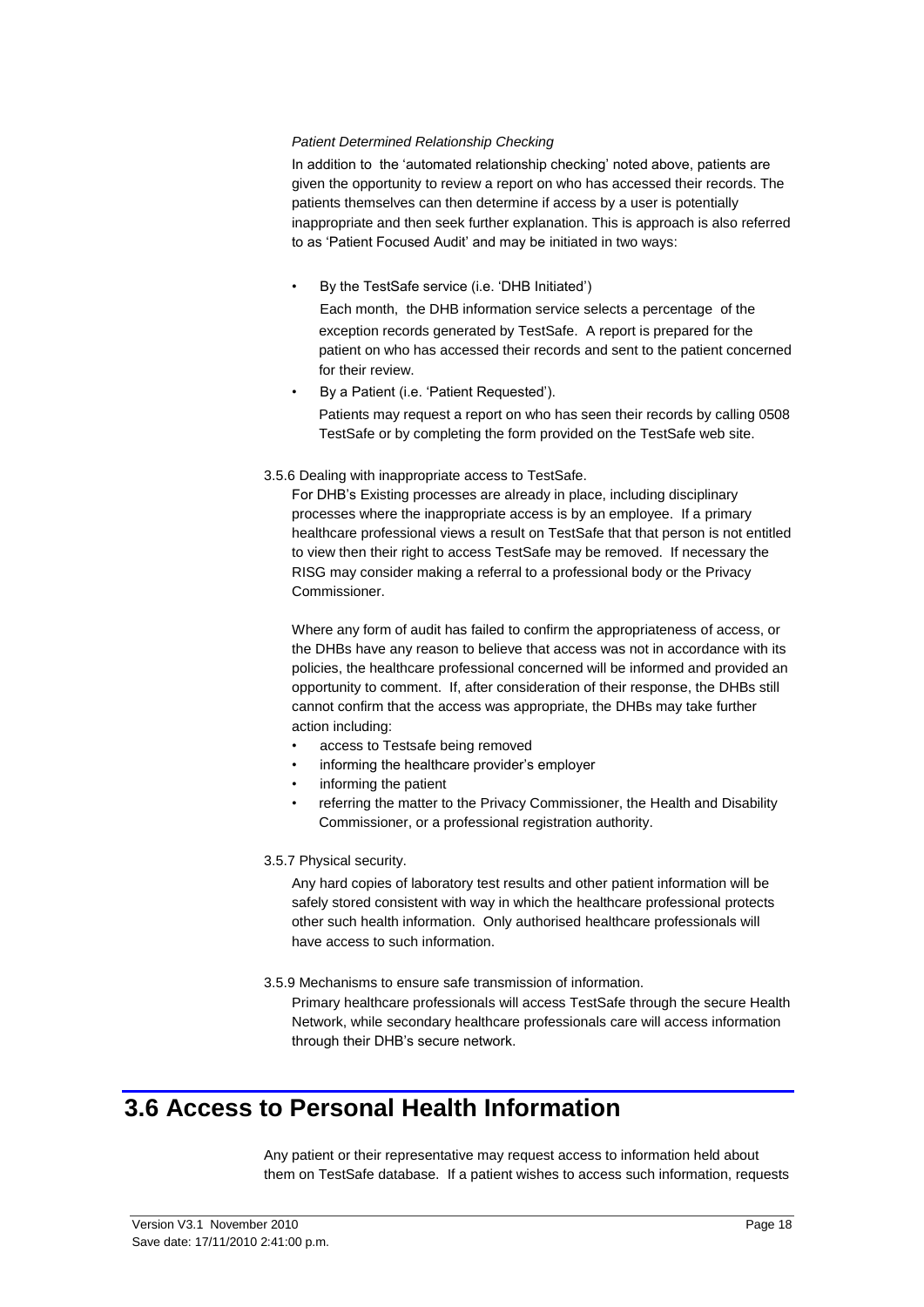should be made to the Privacy Officer of the relevant DHB, who will process that request accordingly.

Generally, any request from an individual to a Privacy Officer for access to information will be transferred to that patient"s healthcare professional who ordered the test, under s.39 Privacy Act. This is because of the knowledge that is required to relate the results of laboratory tests to a patient"s medical condition. It is generally not desirable to release medical results directly to the patient without expert medical interpretation and explanation.

Requests for information received by the Privacy Officer may be either written or oral. In the case of written requests a copy of the request will be forwarded to the healthcare professional who ordered the test and a letter sent to the patient advising them of the transfer of the request. Where the request is oral, then the patient will be advised of where to make the request to access the result. In the occasional case where is it considered appropriate for the RISG or the Privacy Officer to release the information directly, the identity of the person requesting the information will need to be verified prior to releasing the information.

If the healthcare professional believes that there are reasonable grounds for withholding this information, in accordance with the provisions set out in the Privacy Act 1993, then this is worked through in an appropriate manner between the healthcare professional and the patient making the request, in accordance with that provider"s own privacy policies.

### <span id="page-18-0"></span>**3.7 Correction of Information**

Depending on the nature of the request, the person making the request may be asked to put it in writing. Initially, the request will be given to the patient's healthcare professional who will decide whether the request should be actioned. The healthcare professional can then refer the request to the source organisation, i.e. laboratory or pharmacy. The source organisation will subsequently advise the RISG of any necessary change.

If approval is not granted to correct the information this will be worked through with the person who made the request and their healthcare professional. If the patient wishes, his or her request for correction will be forwarded to the RISG so consideration can be given to appropriate ways of incorporating into Testsafe the fact the request has been made (but declined) and that the information is disputed by the patient.

### <span id="page-18-1"></span>**3.8 Ensuring Accuracy of Information before use**

To assist in ensuring the information contained in TestSafe is accurate, up to date, complete, relevant and not misleading, the date the records were provided to TestSafe is available to users viewing the information. This ensures that healthcare professionals accessing TestSafe records are aware of when the tests were carried out or medications dispensed.

In addition, accuracy of information is ensured through regular quality audits, conducted by the organisations contributing information to TestSafe.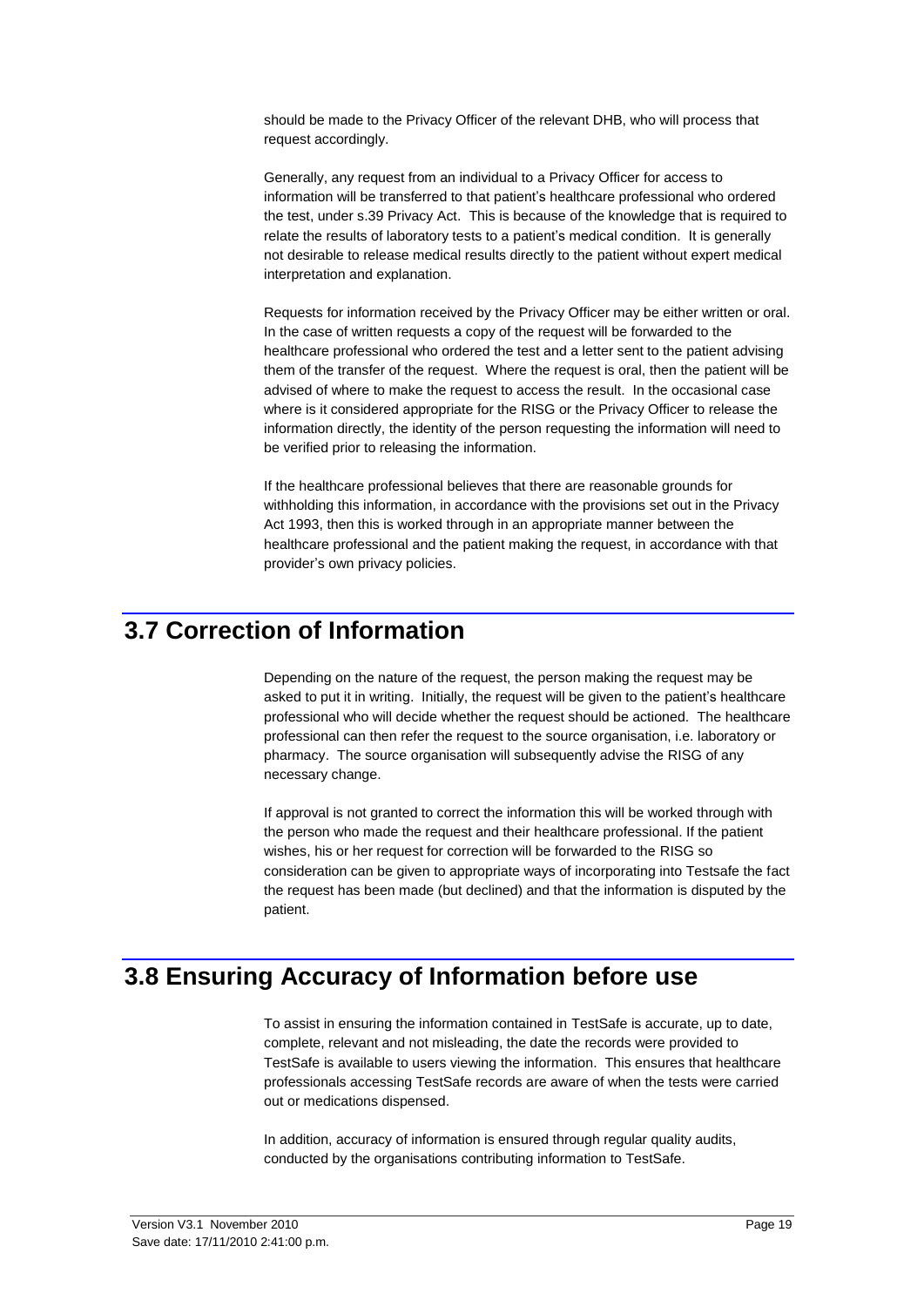### <span id="page-19-0"></span>**3.9 Retention of Information**

The records will be retained in TestSafe for as long as it is clinically relevant and it is practicable to keep it. This will vary according to the type of information recorded. The minimum retention period is ten years after the date on which the patient was last seen.

### <span id="page-19-1"></span>**3.10 Limits on Use and Disclosure of Information**

The intended purposes of collection have been established and are set out earlier in this document.

Patients are made aware of these purposes when their healthcare professional completes a laboratory test order form or takes a specimen. For further information on this aspect, please refer t[o 3.3 Collection of Information from Individuals.](#page-13-2)

Use and disclosure of the information held within TestSafe only occurs in accordance with those stated purposes, and in the manner outlined in this document, unless one of the exceptions set out in Rule 10 or 11 of the HIPC applies. Other exceptions may be where information requests are authorised or required by another piece of legislation, such as notification of notifiable diseases to the Medical Officer of Health.

TestSafe access is provided only to authorised healthcare professionals who"s registration can be verified via the Health Practitioner Index provided by the Ministry of health. RISG governs who may have access to TestSafe. TestSafe Users are summarised as:

- Primary care healthcare professionals operating from approved organisations, e.g. GPs and Practice Nurses in general practice, Specialists in private hospitals.
- Organisations involved in the provision of data to populate TestSafe, e.g. Community laboratories, Pharmacists / Pharmacies.

All access is subject to a number of measures to ensure that TestSafe is being used for its intended purpose. Refer t[o 3.5 Storage and Security,](#page-15-1) Audit and monitoring for discussion on how this is achieved.

From time to time, third party and other requests for information held on TestSafe are received. For requests for access to use TestSafe information that fall within the stated purposes for collection, granting of access is determined by whether or not the request is to support the treatment of an individual patient by a healthcare professional. Requests to use TestSafe information that fall outside of this context can be categorised as "studies" which contribute to patient care in a more general sense. Studies may be granted access subject to RISG review which includes Ethics approval and advice from the Regional Privacy Advisory Group.

In any situation where it is proposed to use or disclose information for purposes other than those stated, the matter should be referred to the RISG for consideration.

The security provisions limit access to authorised providers to information about specific patients on an individual enquiry basis. In addition patients have the option to restrict information sharing.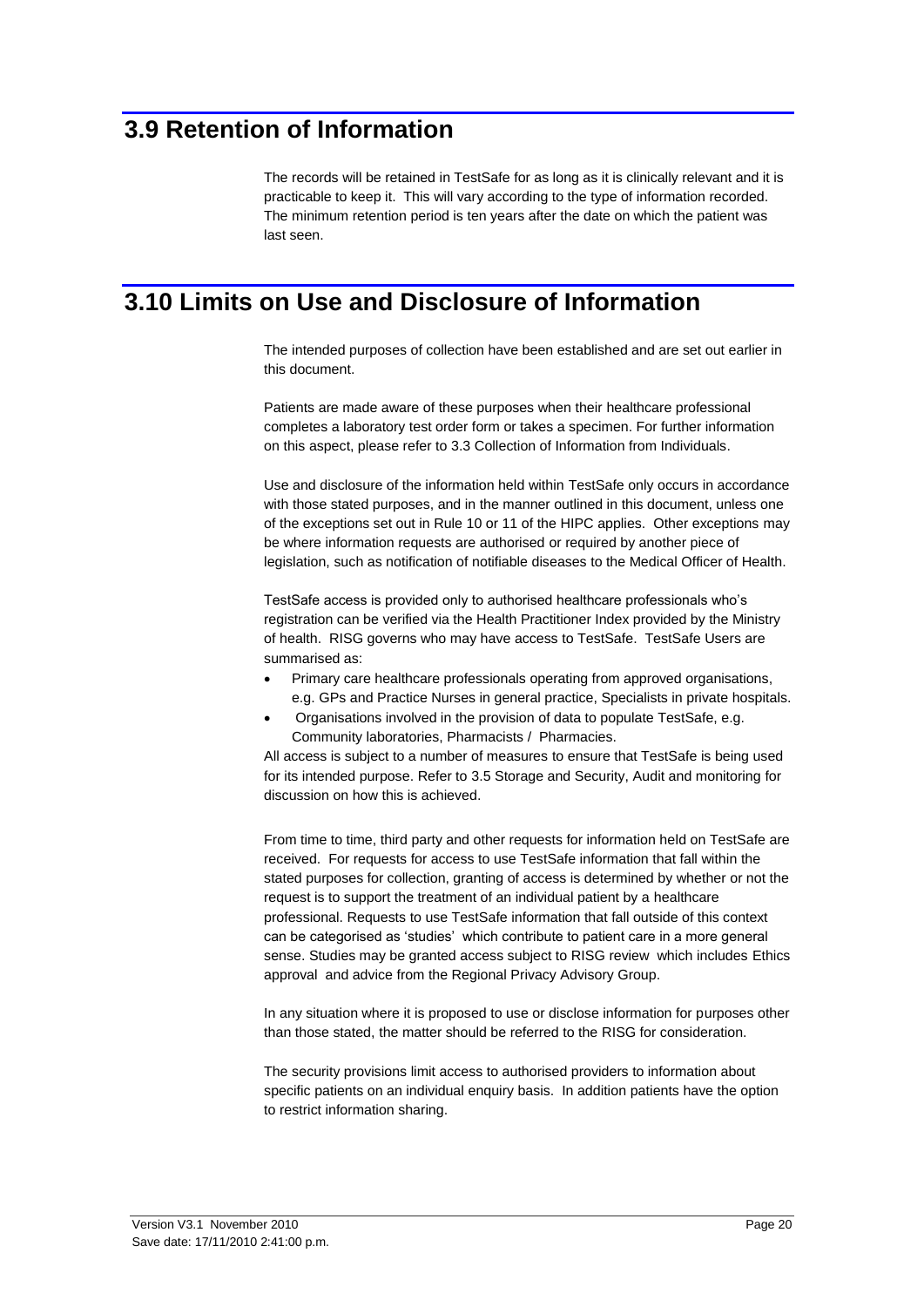#### <span id="page-20-0"></span>**Option to Restrict Information Sharing**

Patient choice is the cornerstone of TestSafe privacy approach. In addition, emphasis has been placed on ensuring appropriate storage and security safeguards have been implemented to prevent both unauthorised access to and use of the information contained on the repository. Patients will be made aware that they have the ability to restrict access to community laboratory results and community pharmacy dispensing records, refer t[o 3.3 Collection of Information from Individuals](#page-13-2) for details on how this will be achieved.

To suppress the viewing of information, Patients may:

- For community laboratory results, advise the test orderer that they do not want their results shared. The test orderer can specify this restriction on the test order form.
- For community pharmacy dispensing, advise the community Pharmacist that they do not want their records shared. The Pharmacist can then specify this restriction in their dispensary system.

Alternatively, the following contact phone number will be available for patients to call in order to restrict access to community based results / dispensing records:

- 0508 TEST SAFE (837 8723)
- Monday to Friday 7am to 7pm

Patients calling this number will be required to specify a date range during which the laboratory test was ordered, or the medication dispensed. Any ability to view records within the date range specified is then removed from TestSafe.

#### <span id="page-20-1"></span>**Secondary Healthcare Access**

Secondary care access operates as previously with regard to hospital based laboratory results and community based results "copied to" a DHB based Healthcare professional. Access to Community based results and medications dispensed, will operate under the same policy and procedure, with the additional feature that patients have the option to restrict information sharing on these as noted above. For the avoidance of doubt, and to be consistent with current practice, patients are not able to restrict access to investigations and reports undertaken through secondary healthcare services.

#### <span id="page-20-2"></span>**Primary Healthcare Access**

Access to TestSafe is only provided via the 'Health Network'. The Health Network<sup>5</sup> is a secure communications network that enables the Ministry of Health and other health care professionals to communicate securely with one another over a closed, electronic network. Only approved organisations are able to access the network and the resources available on it.

Each TestSafe user is required to sign an Access Deed which states they will only use TestSafe for its intended purpose, i.e. to support direct patient care. Healthcare professionals are also bound by their professional code of ethics.

 $\overline{a}$ 

<sup>5</sup> Refer[: http://www.hisac.govt.nz/moh.nsf/pagescm/7405](http://www.hisac.govt.nz/moh.nsf/pagescm/7405)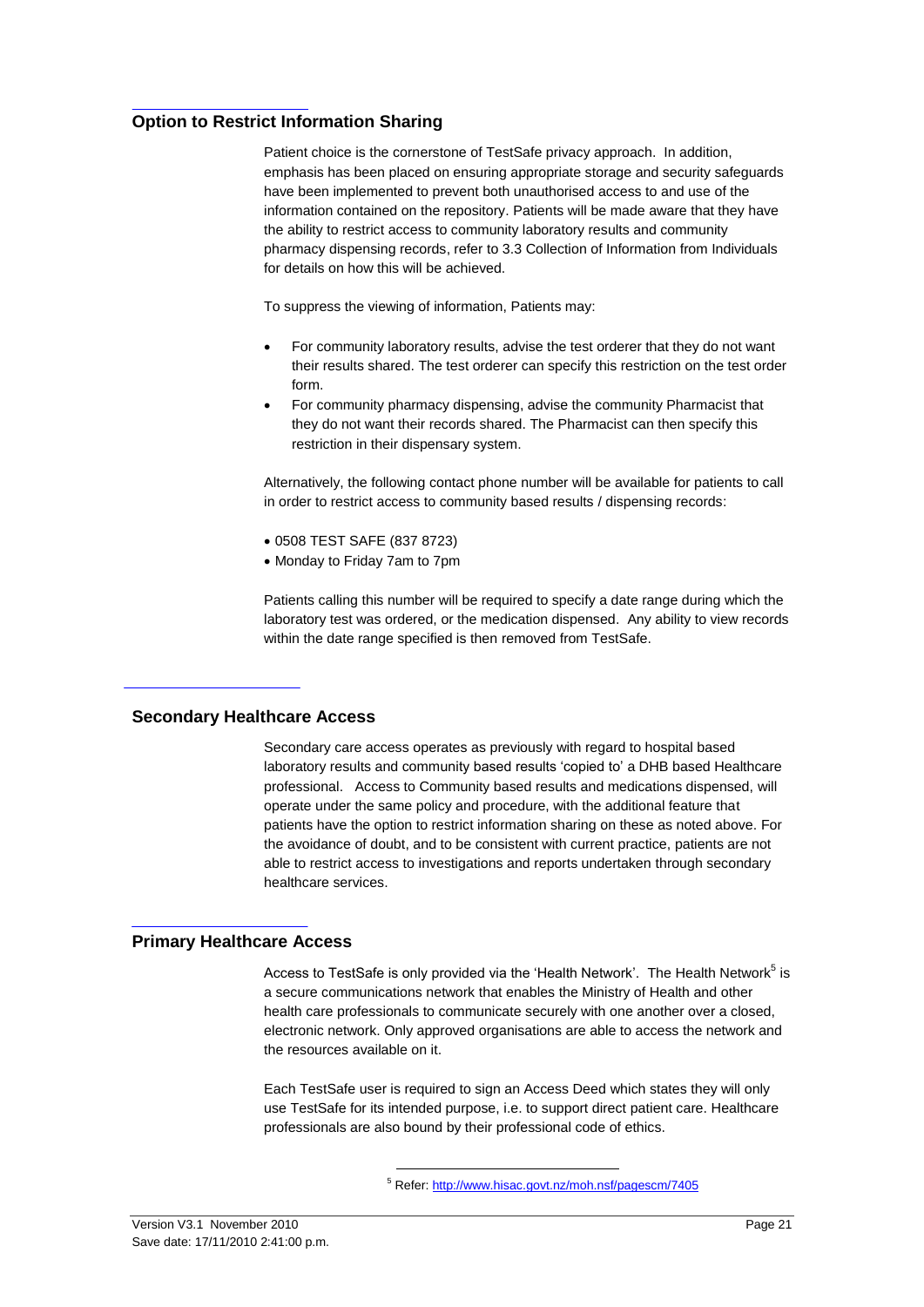#### *Access Audit and Monitoring*

It should be further noted that procedures operate to ensure that any TestSafe User is accessing a patient's records for the purpose of providing care. This is outlined further in the following sections:

- Access audit: Refer t[o 3.5 Storage and Security,](#page-15-1) Audit and Monitoring
- Disciplinary action: Refer to [3.5 Storage and Security,](#page-15-1) Dealing with inappropriate access to TestSafe.

These procedures operate, in-conjunction with standard security measures, staff training and employment contracts to ensure patient confidentiality is maintained.

### <span id="page-21-0"></span>**3.11 Unique Identifiers**

TestSafe uses the NHI number assigned to each patient as an identifier. This is consistent with current sector standards, and is necessary for the purposes of the programme.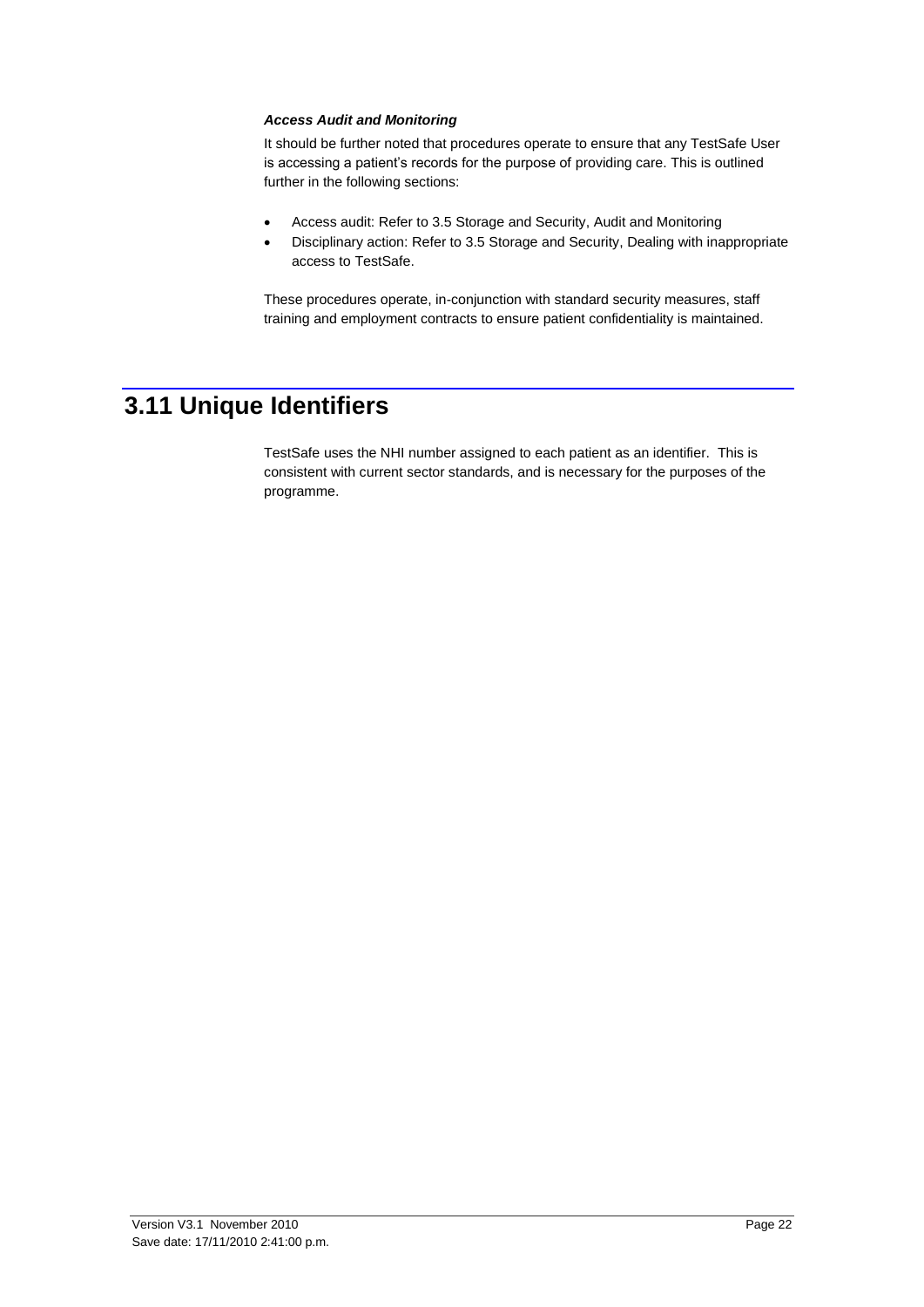# <span id="page-22-0"></span>**4. Complaints and Breaches**

Any complaints related to information contained within TestSafe should be directed to the relevant DHB Privacy Officer in the first instance, who will then refer the complaint to the appropriate healthcare professional or that provider"s employer, depending on where the breach occurred.

The general procedure for dealing with a complaint or an alleged breach is as follows:

### <span id="page-22-1"></span>**4.1 Acknowledgement**

The Privacy Officer, on receiving a complaint or breach must:

6.1.1Contact the person making the complaint in writing, within 10 working days of learning about the complaint or breach, and

6.1.2 Inform the complainant of any relevant internal and external complaint procedures, and of the action that will be taken within 10 working days.

### <span id="page-22-2"></span>**4.2 Investigation**

As soon as practicable after a complaint is accepted, the DHB Privacy Officer must inform the healthcare professional or that person"s employer of the complaint or breach of what has been alleged. The privacy officer for this healthcare professional must inform the complainant of the steps proposed to be taken to resolve the complaint or breach, and also that the complainant has the right to contact the Privacy Commissioner.

#### <span id="page-22-3"></span>**No Investigation**

If the privacy officer for the healthcare professional decides not to accept a complaint or that a breach has occurred, on the basis that none of the terms of the HIPC or Privacy Framework have been breached, then as soon as reasonably practicable they must inform the complainant of the reasons for the decision, and the right to contact the Privacy Commissioner regarding the decision. The privacy officer must also advise the RISG.

#### <span id="page-22-4"></span>**Inappropriate Access**

Inappropriate access to information on TestSafe by a staff member, contractor, volunteer or student operating in a participating provider, will generally be considered a serious breach of trust. The provider will take action, in accordance with due process and natural justice, which may include disciplinary action, removal of access privileges and referral to a relevant professional authority. The provider will act in a manner consistent with protecting the integrity and security of TestSafe.

Refer also t[o 3. Health Information Privacy Code \("HIPC"\),](#page-12-0) [3.5 Storage and Security,](#page-15-1) 3.5.6 Dealing with inappropriate access to TestSafe.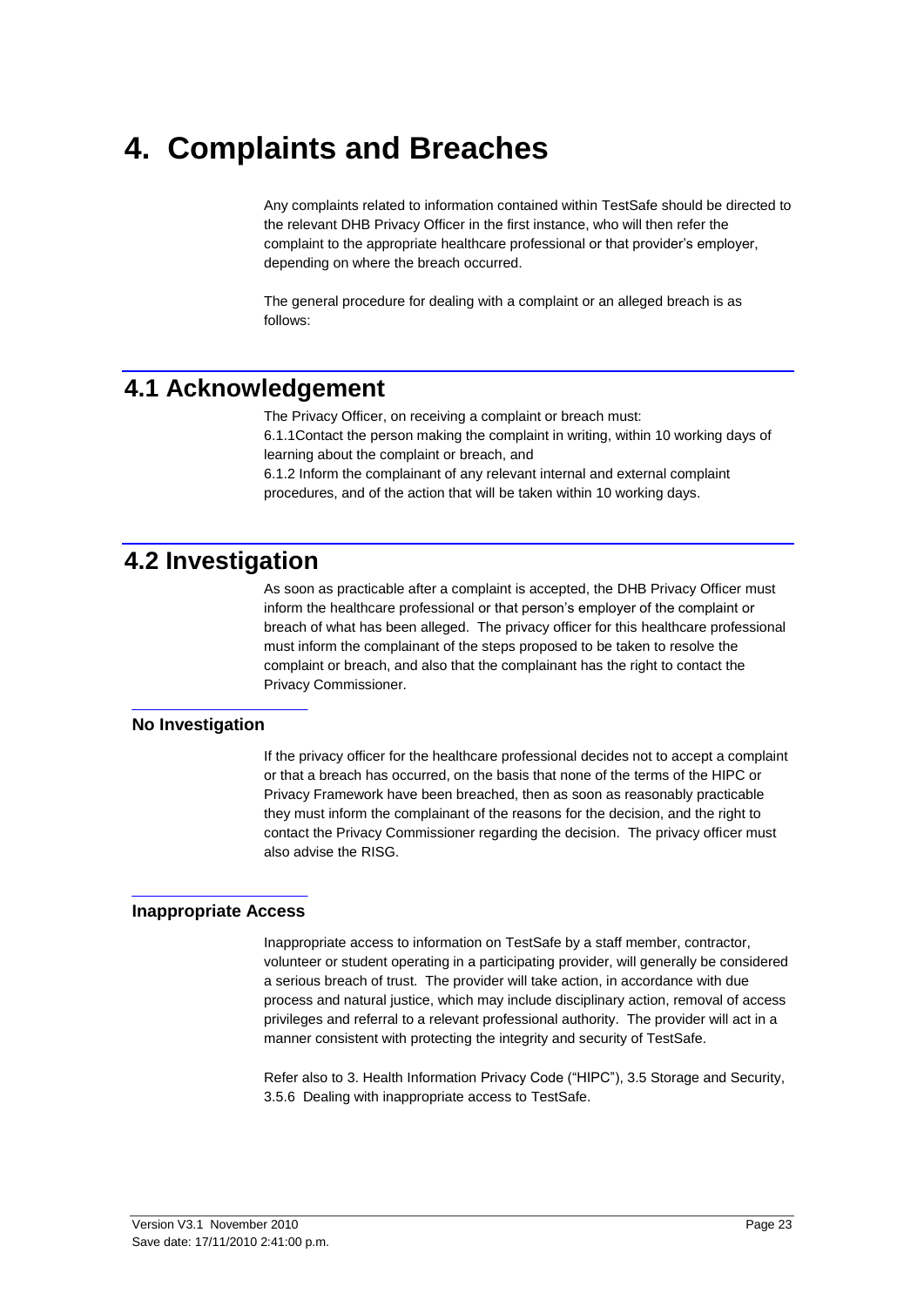# <span id="page-23-0"></span>**Appendix**

### <span id="page-23-1"></span>**Primary Care Engagement Summary**

#### *RISSP*

, The inception of TestSafe started in the Regional Information Systems Strategic Planning exercise in 2004.

Four Reference Groups oversaw development of the RISSP; one from each of the three DHBs, plus a group of prominent Primary Health Care representatives. The Reference Groups defined which information strategies the DHBs would adopt, and selected some key objectives to be attained by the RISSP programme of work.

The Primary Health Care Reference Group promoted a strategy to "Improve quality of care and avoid unnecessary orders by providing accurate and timely access to electronic results ordered by other caregivers", and set an objective to "Extend the Éclair regional laboratory result reporting system to provide accredited Primary, Secondary and Tertiary caregiver access to all Auckland region DHB laboratory and radiology test results reports and all community and private laboratory and radiology test results reports".

The three Auckland DHBs had already implemented the Éclair system to share electronic results amongst themselves; the TestSafe project was initiated to meet this new objective.

Members of the Primary Health Care Reference Group were:

- Allan Moffitt (CMDHB Director Primary Care Development)
- Allan Pelkowitz (ADHB Clinical Leader Planning and Funding)
- Clive Stone (Health West)
- Judy Moore (Comprehensive Health Services)
- Ken Leech (ProCare)
- Lani Iongi (Ta Pasefika)
- Lesley Prest (East Health)
- Mike Lamont (Mangere Community Health Trust)
- Paul Roseman (ProCare)
- Peter Vincent (Middlemore PHO)
- Sheryl Jury (WDHB GP Liaison).

#### *TestSafe Project*

The implementation stage of the TestSafe Project has been undertaken in two phases:

- Phase 1: DHB Facility Access
	- Available June 06
- Phase 2: General Practice Access
	- "Soft Launch" October 07
	- Aspects of phase 2 are ongoing and a "Full Launch" is targeted for August 08.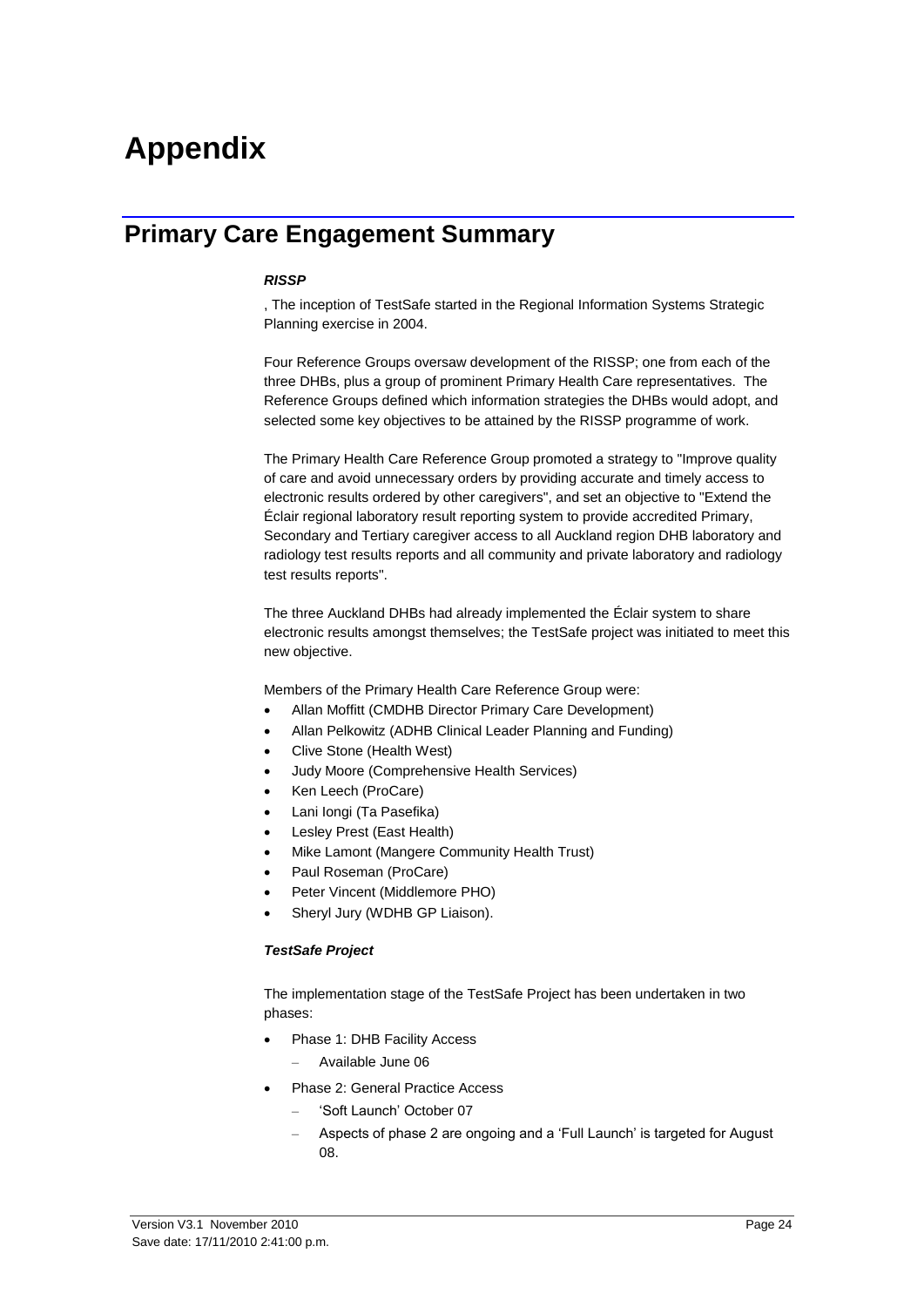The primary care engagement activities are summarized in the context of the phases noted above.

#### <span id="page-24-0"></span>**Project Steering**

The TestSafe Project was undertaken under the guidance of a formal Project Steering Group, chaired in Phase 1 by Dwayne Crombie, the CEO of Waitemata DHB and then in Phase 2 by Dale Bramley who was General Manager, Clinical Support Services, Waitemata DHB, at the time.

General Practice representatives on the Project Steering Group were:

- Phase 1: DHB Facility Access
	- Dr John Cameron, ProCare assigned GP representative
	- Dr Dave Monks, IT Practice Coordinator, HealthWest PHO
	- Linda Kensington, ProCare Auckland PHO CEO
- Phase 2: General Practice Access
	- Dr Siobahn Trevallyan, as Waitemata Clinical Leaders Forum Chair
	- Linda Kensington, ProCare Auckland PHO CEO

Note: In both phases close linkage was maintained between the steering group and the DHB Primary Care Liaison / Directors at each DHB (3). These are practicing GPs with linkages to multiple primary care representative groups.

#### <span id="page-24-1"></span>**Engagement Activities Summary**

#### *Project Inception*

As the TestSafe project was initiated by the DHBs it was important to establish that benefits could be obtained for General Practitioners. This was evidenced to the project by a pilot service run by Counties Manukau DHB (CMDHB).

As part of sector integration initiatives, CMDHB provided access to its systems to approximately 30 GP "pilot users" via the Health Network. The pilot users were enthusiastic and saw significant value in having immediate electronic access to information about their patients. Access to hospital test results was one of the key benefits quoted by this group and is reflected in the TestSafe provider brochure which states.

*"While hospital discharge summaries only have results from the recent visit, in TestSafe I am able to view a patient's history of lab results; it is good to be able to see the trend analysis."*

#### *GP User of TestSafe Pilot*

Before the TestSafe project was formally approved the proposal or "Business Case" was the subject of rigorous DHB process. This included:

- Review by each DHB"s PHO liaison group
- Review by each Clinical Boards in each DHB. Membership included GP representation.
- Approval by the ADHB"s Community and Public Health Advisory Committee.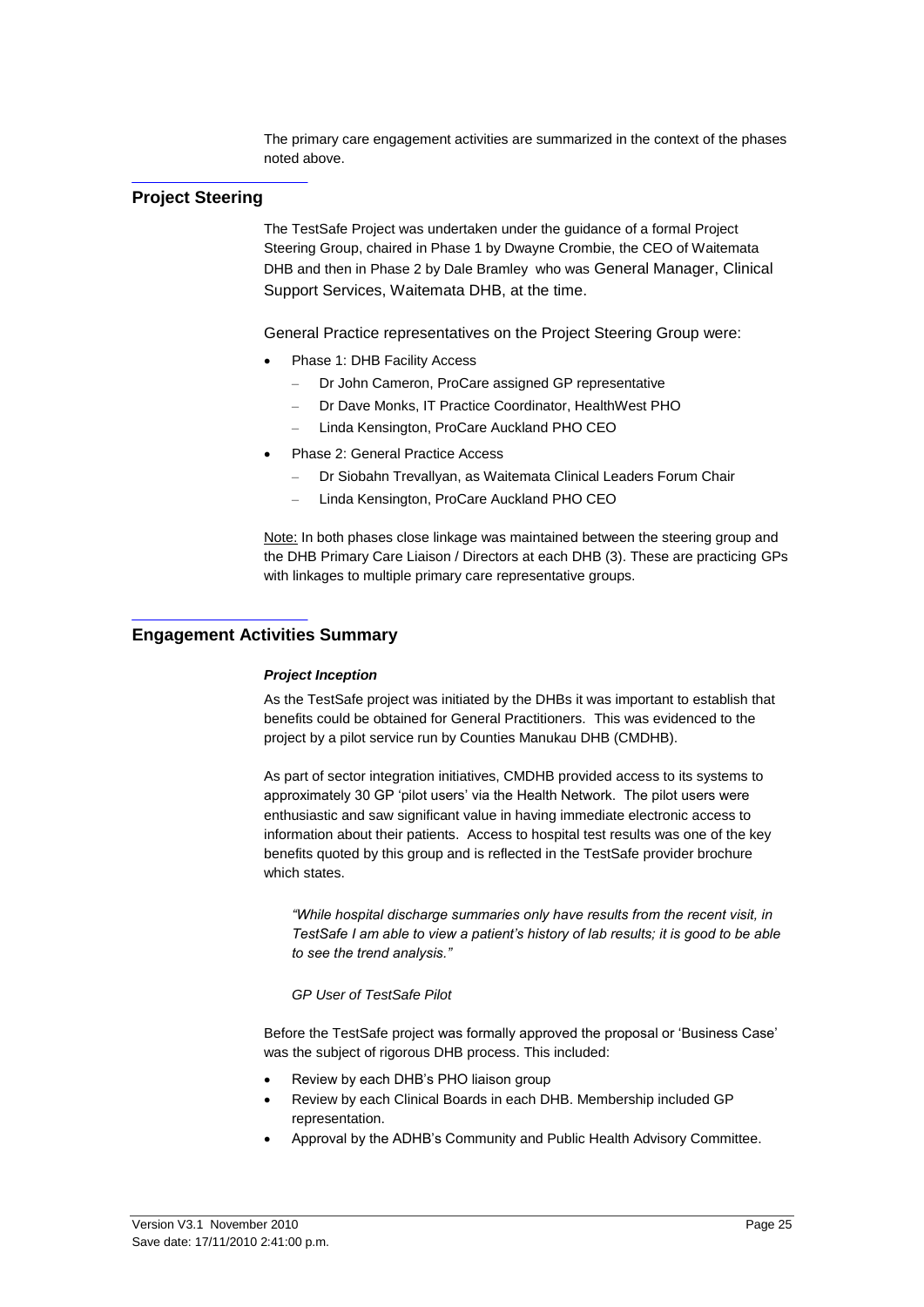#### *Phase 1: DHB Facility Access*

The TestSafe implementation approach was developed over a period of time based on the following:

- Crown Solicitors Opinion (Meredith Connell)
- Auckland DHB Regional Privacy Advisory Group review
- PHO review consultation, ProCare Privacy Committee review
- Medical Protection Society comment.

For further information on this aspect refer to the Appendix, "Provider Issues – More Information".

The TestSafe Project Steering Group, including Primary Care representatives, guided this process and developed the overall package based on the requirements raised along with the practical issues in implementing these. The following table summarises engagement and communication activities.

#### *Engagement with the Primary Sector*

| <b>Date</b>      | <b>Activity</b>                                                                                                                                     | <b>Reference</b>                               |
|------------------|-----------------------------------------------------------------------------------------------------------------------------------------------------|------------------------------------------------|
| June – Aug<br>05 | • DHB PHO CEO Meeting 1<br>- A meeting each DHB's PHO group, e.g. 'GPHO' at<br>Counties.<br>- Proposed privacy model presented<br>- Feedback sought | Phase 1 - Proposal.ppt                         |
| Sep - Nov 05     | • Letter (and emails) to PHOs advising modifications to<br>approach following their feedback.                                                       | <b>Phase 1 - PHO Privacy</b><br>Responses.doc* |
| 10 Nov 2005      | • DHB PHO Meeting 2<br>- Presentation of revisions to privacy model (following<br>sector input).                                                    | Refer above.                                   |
| Post<br>Nov 2005 | . Update / feedback from PHOs via DHB Primary Care liaison                                                                                          | Emails available on<br>request.                |
| Mar 2006         | · PHO Implementation Letter 1<br>• Advice to PHOs of an Engagement Letter to be sent to GPs.                                                        | Phase 1 - PHO Letter<br>$1.doc*$               |
| Apr 2006         | • GP Engagement Letter (Copied to PHOs)<br>- Feedback on implementation matters sought.                                                             | Phase 1 - GP Letter<br>$1.doc^*$               |
| Apr 2006         | · PHO Implementation Letter 2<br>- Seeks feedback on possible PHO involvement in the<br>implementation (following GP Engagement letter).            | Phase 1 - PHO Letter<br>$2.doc^*$              |
| May 2006         | • GP Implementation Pack / Covering Letter<br>. Implementation packs hand delivered to GPs by DML for<br>planned go-live.                           | Phase 1 - GP Letter<br>2.doc                   |
| Jul 2006         | • GP Post Implementation Reminder facsimile<br>- A follow up 'fax-out' to all GP practices providing<br>reference to more information on TesSafe.   | Phase 1 - GP<br>Reminder.doc*                  |

#### *Phase 2: General Practice Access*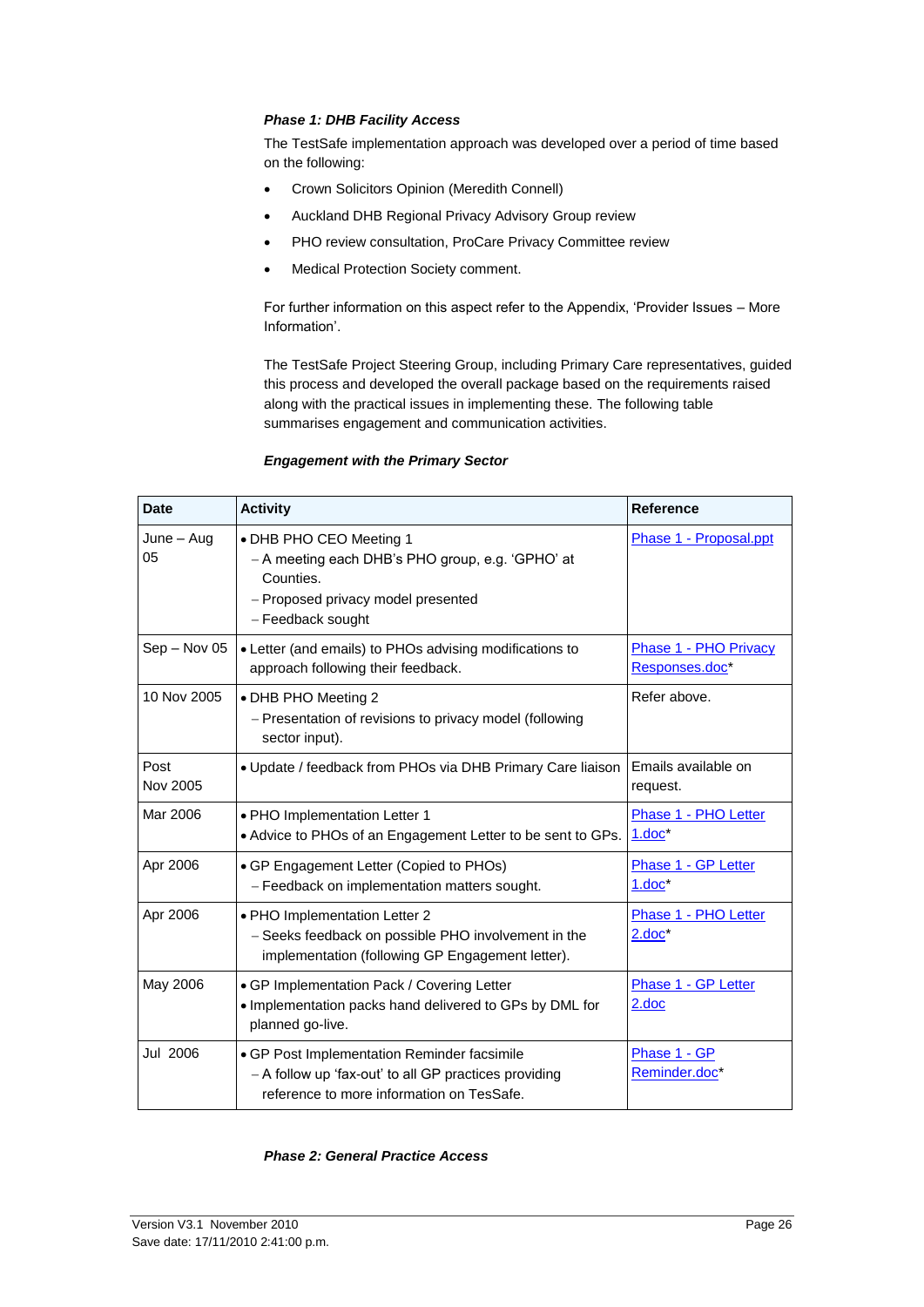| Date / Venue      | <b>Activity</b>                                                                                                                                                                                                                                                                                                                                                                                                                                                                                                                 | <b>Reference</b>                        |
|-------------------|---------------------------------------------------------------------------------------------------------------------------------------------------------------------------------------------------------------------------------------------------------------------------------------------------------------------------------------------------------------------------------------------------------------------------------------------------------------------------------------------------------------------------------|-----------------------------------------|
| Feb - May 07      | • On-site PHO Meeting 1:<br>- Initial engagement via an on-site meeting with each PHO<br>regarding the commencement of phase 2<br>- Some remote PHO meetings conducted by<br>teleconference<br>• Opt Off awareness raising<br>- Liaison with PHOs to ensure that GP's systems had been<br>updated to include the TestSafe statement on lab order<br>forms and the GPs were reminded of this option. For<br>example, included 2 articles in ProCare's Pulse<br>magazine, visits to practices from PHO technical support,<br>etc. | N/A (refer to 'Activity'<br>column)     |
| Apr - Jun 07      | • On-site PHO Meeting 2: Implementation issues<br>- Some remote PHO meetings conducted by<br>teleconference<br>• Responses recorded on the following points:<br>$-$ Want access?<br>- Willing to assist in GP comms?<br>- Initial approval for 'Security Index' received?<br>- Allow breakglass?<br>- Access non-ordered community results?<br>- Extra security for sensitive tests?                                                                                                                                            |                                         |
| 16 Aug 2007       | • Letter advising outcome of issues raised during initial PHO<br>meetings regarding Phase 2.<br>· Provides 'Agency Agreement' for PHO sign off.                                                                                                                                                                                                                                                                                                                                                                                 | <b>Phase 2 - PHO Letter</b><br>$1.00c*$ |
| Sep 07-<br>Oct 07 | · Emails and phone calls in the context of seeking sign off of<br>the PHO Agency agreement                                                                                                                                                                                                                                                                                                                                                                                                                                      | Emails available on<br>request.         |
| 27 Sep 2007       | • Letter advising PHOs of the imminent availability of the<br>TestSafe service for GPs                                                                                                                                                                                                                                                                                                                                                                                                                                          | Phase 2 - PHO Letter<br>$2.doc^*$       |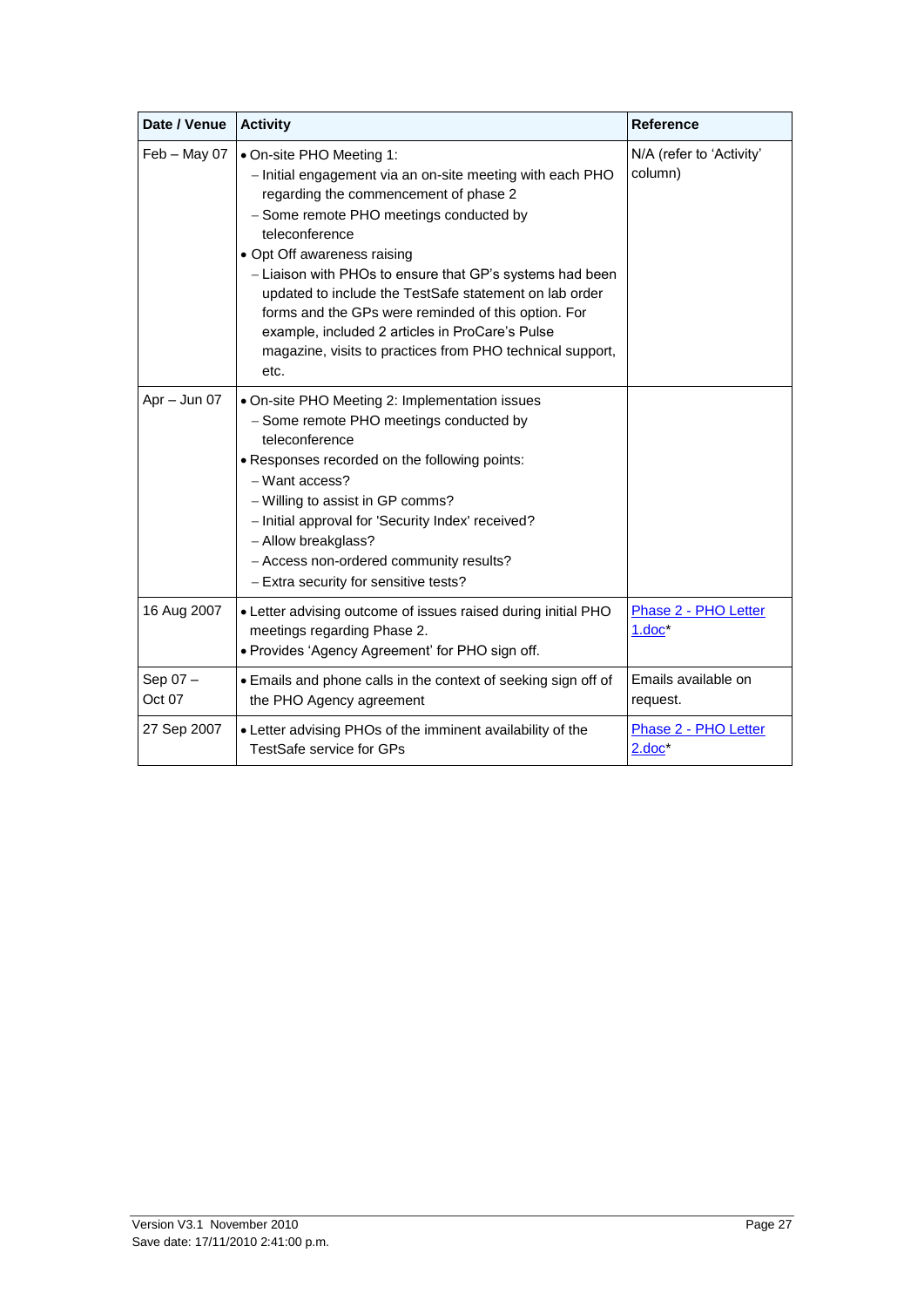# <span id="page-27-0"></span>**National Health IT Plan July 2010, Excerpts.**

#### Refer to:

<http://www.hive.org.nz/sites/default/files/DRAFTNationalHealthITPlan230410.pdf>



#### <span id="page-27-1"></span>**"5.3.4 Work Stream 4: Clinical Support**

Information solutions are required to support a single sign-on and a fast, easy-to-use, common view of detailed clinical data to support diagnosis, prioritisation, treatment, recovery and clinical audit. While supporting access to information for all authorised clinicians, this work stream mainly focuses on secondary and tertiary care. National Health IT Plan 30 July 2010.

In the next two years, the aim is for each DHB region to implement a regional clinical support platform that includes all of the following:

- A common clinical workstation user interface
- A common set of clinical support systems, that is, radiology, laboratory and pharmacy
- A single clinical data repository that stores:
	- laboratory results
	- radiology results and images
	- other diagnostic results, for example, ECG, Holter, and Spirometry
	- discharge summaries
	- referrals
	- clinic letters
	- medications